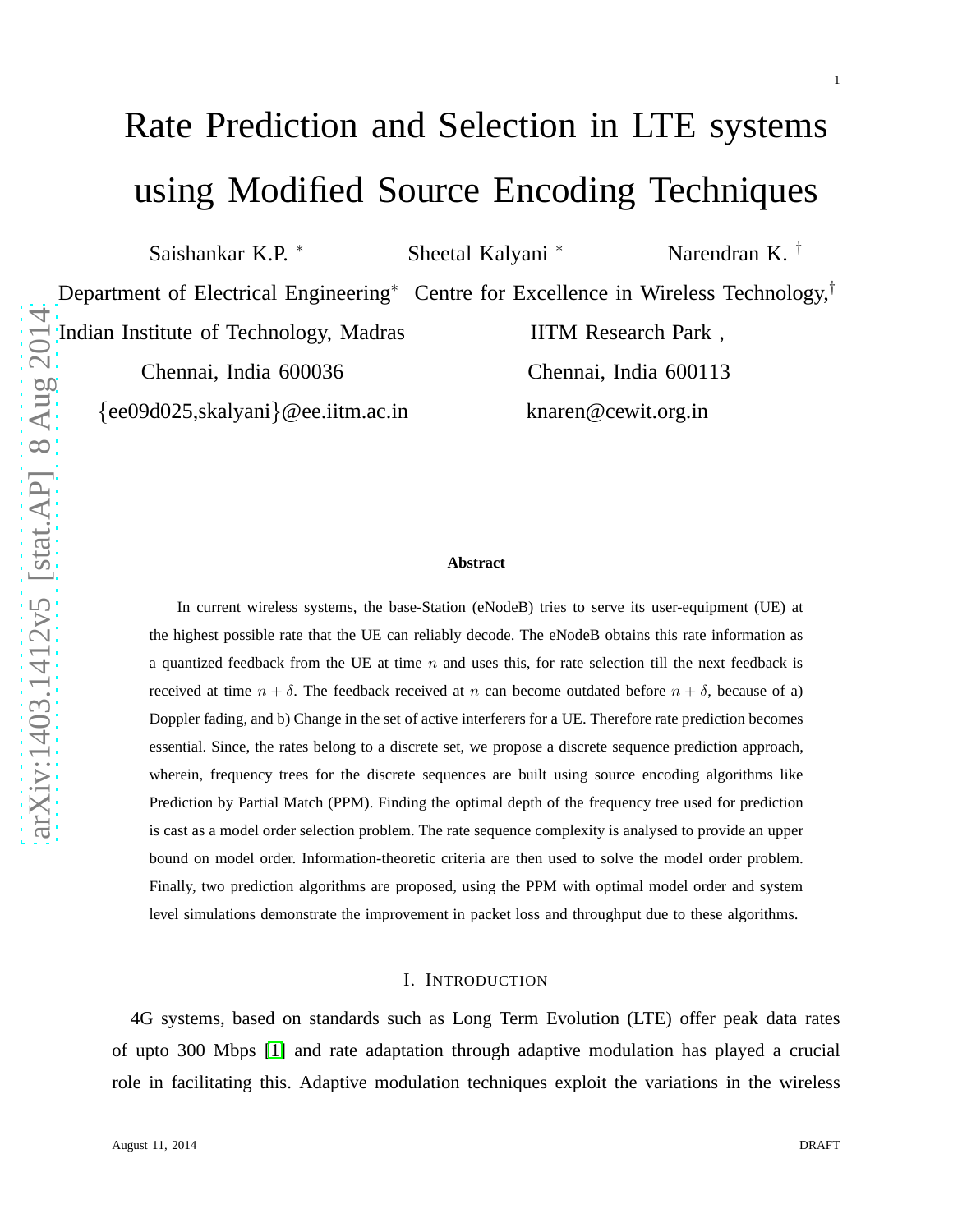channel by trying to communicate at a rate (bits per channel use), that is suited to the current channel conditions. 4G standards such as LTE supports upto 28 different rates on the downlink. The transmitter will not know the SINR at the receiver, and hence needs rate feedback from the receiver. Since we are looking at the downlink of a cellular system, the transmitter is always the Base-station/evolved NodeB (eNodeB) and the receiver is the User Equipment  $(UE)^{1}$  $(UE)^{1}$  $(UE)^{1}$  [\[1\]](#page-28-0).

The UE first measures/estimates the post-processing SINR *i.e.,* the SINR seen after receive processing such as, Minimum Mean Squared Error (MMSE) detection. Then, it calculates a rate metric which reflects the channel capacity based on standard link adaptation/abstraction techniques [\[1\]](#page-28-0) . Typically, this rate metric is quantized, and LTE supports 4 bit quantization. The quantized feedback is called Channel Quality Indicator (CQI), and it is a number between 0 and 15 [\[1\]](#page-28-0). The CQI feedback is done by all UEs in the the system and each UE may use different techniques for SINR measurements and rate calculations, as, these algorithms are proprietary to each receiver. The 4 bit CQI value received at the eNodeB is mapped to a 5 bit value (28 possible states) called the Modulation and Coding Scheme index (MCS). Once the CQI feedback received at time *n* from a user *u* is mapped to an MCS value  $X_n^u$ , it will be used till the next CQI feedback is received and mapped at time  $n + \delta$  to  $X_{n+\delta}^u$ . In this work we look at prediction of the MCS indices  $X_{n+i}^u$  for times  $i = 1, 2...\delta - 1$  using the discrete sequence of past values  ${X_n^u, X_{n-\delta}^u, X_{n-\delta}^u, \dots}$ . There are two reasons why prediction of MCS index is required:

- 1) The MCS available at time  $n$  may have been computed from a CQI estimated by a UE at time  $n - \gamma$ , where  $\gamma$  is the reporting delay and this shall be henceforth referred to as delayed MCS. A detailed study of the effect of CQI delay is provided in [\[2\]](#page-28-1), [\[3\]](#page-28-2).
- 2) The MCS available at  $n(X_n^u)$  has to be used till time  $n + \delta$ . The channel and interference conditions can change between n and  $n + \delta$  leading to outdated MCS value  $X_n^u$ . Our focus in this work is on the effect of outdated MCS.

While the problem of delayed MCS can be addressed at the UE, the problem of outdated MCS cannot be addressed by the UE alone. This is because, if the UE were to predict and feedback the CQI meant for  $n+\delta$  at n, the eNodeB would be left with no knowledge as to what MCS is to be used for times  $n, n+1...n+\delta-1$ . Therefore, it is necessary that the eNodeB has a prediction

<span id="page-1-0"></span><sup>&</sup>lt;sup>1</sup>In the uplink the eNodeB knows the SINR since it is the receiver.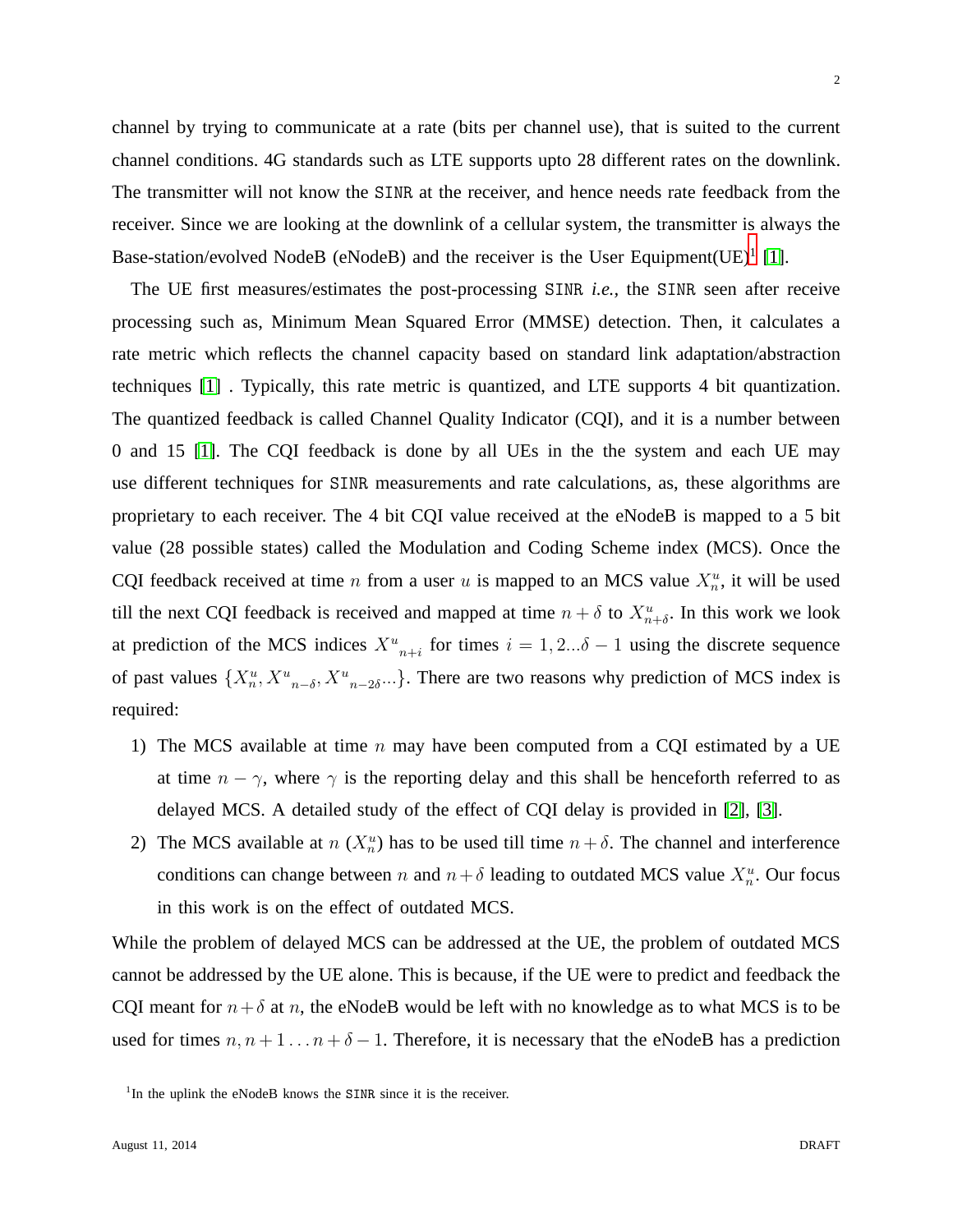mechanism to handle the outdated MCS problem. There are various prediction schemes [\[4\]](#page-28-3)–[\[7\]](#page-28-4) that can be implemented at the UE which can correct for delayed CQI and complement the proposed prediction scheme used at the eNodeB.

The MCS  $X_n^u$  can become outdated by  $n + i$ , where  $i < \delta$ , due to the change in SINR over time because of the following reasons :

- 1) The desired signal and interference power changes gradually over time due to Doppler effect, and the change is a function of the mobility of UEs and the scattering objects.
- 2) The active set of interfering eNodeBs for a specific UE can change over time due to the following reasons:
	- a) The traffic patterns at the different eNodeBs may change over time, and when an eNodeB does not have enough data to send, it does not transmit over all sub-bands. For example, a user u scheduled in band  $i$  at time n sees eNodeBs indexed as 1,5,9 as its interferers, however by  $n+\delta$  a couple of eNodeBs from that set may have stopped transmitting and some other eNodeB which was inactive at  $n$  may have become active at  $n + \delta$  in band i leading to u seeing a different set of active interferers.
	- b) In the case of Het-Nets, in order to reduce the interference seen by pico eNodeBs, the macro eNodeBs may not transmit on certain bands on which the pico is transmitting [\[8\]](#page-28-5), [\[9\]](#page-28-6). This is called sub-frame blanking and the set of active bands for an eNodeB changes dynamically when dynamic sub-frame blanking is employed [\[8\]](#page-28-5) resulting in a change in the active set of interferers for UEs attached to neighbouring eNodeBs. The transmission power of a macro eNodeB is 46 dBm, while that of pico is only around 23-30 dBm [\[9\]](#page-28-6). Therefore, when the eNodeB does not transmit in some sub-frames, it ceases to be an active interferer for UEs attached to the neighboring eNodeBs and the pico power is too low for it to become a dominant interferer.

If the system is such that all eNodeBs transmit data always and the change is only due to Doppler, it is called a fully loaded system. On the other hand, if all eNodeBs do not transmit over all resources, it is referred to as partial loading <sup>[2](#page-2-0)</sup>. Typically, the change in SINR due to partial loading is more abrupt, leading to higher variability in MCS values.

<span id="page-2-0"></span><sup>&</sup>lt;sup>2</sup>Note that we are looking at reuse-one LTE system where all the frequency bands are used in all eNodeBs, and in partial loading some bands may be unoccupied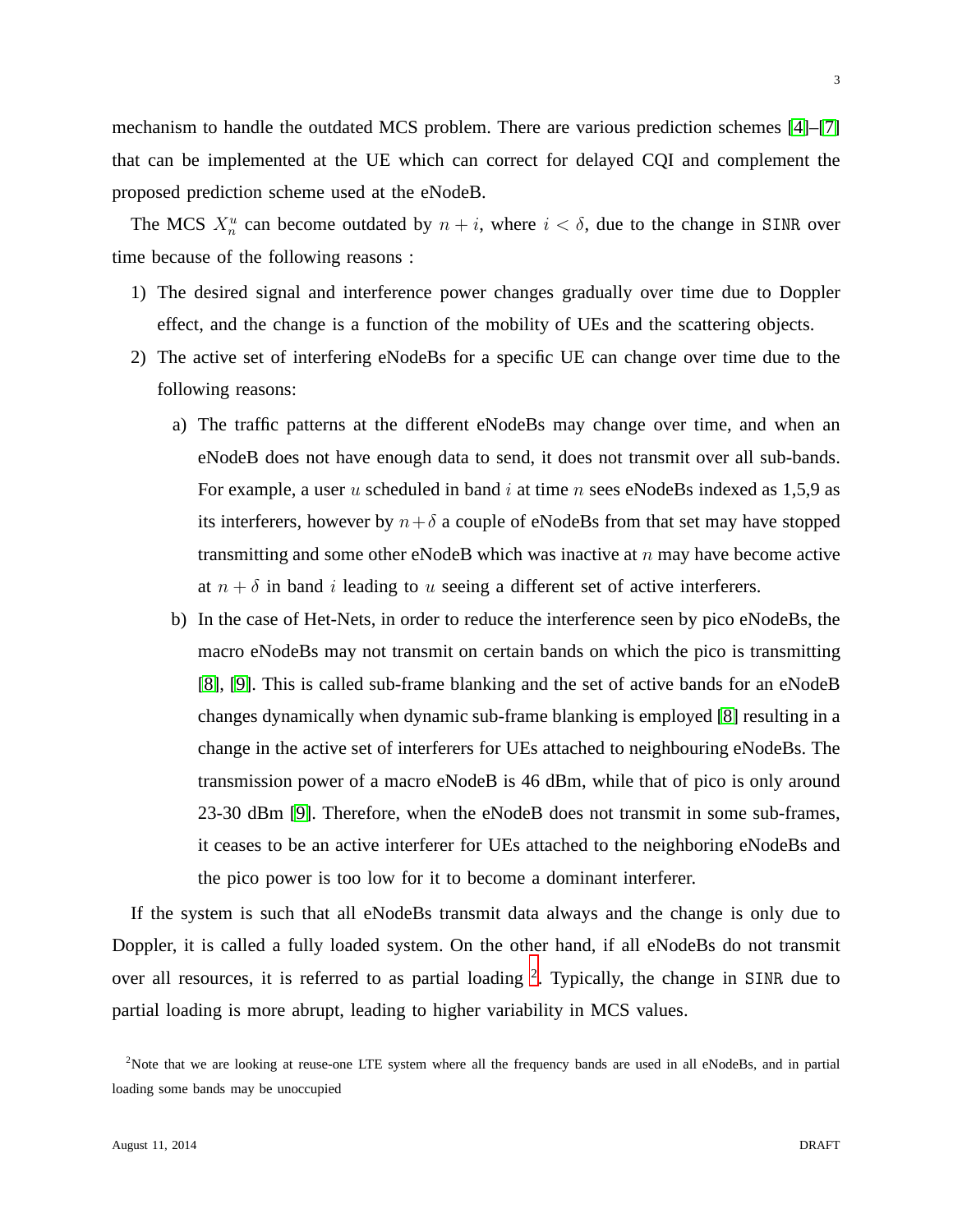4

There are many CQI prediction methods, proposed in [\[4\]](#page-28-3)–[\[7\]](#page-28-4) with the objective of improving link adaptation. In [\[4\]](#page-28-3) the authors perform channel prediction using Jakes and ITU models and use it for CQI updation. In [\[6\]](#page-28-7) also channel prediction is employed to estimate the future CQI. In [\[5\]](#page-28-8), the authors treat the CQI prediction as a filtering-prediction problem, where they treat the CQI as a real number and use a linear predictor which minimizes the Mean Square Error of the CQI estimate. It can be seen that, all the above papers, treat CQI as a continuous quantity and use filtering based prediction approaches. Furthermore, the focus is more on the effect of delayed CQI/MCS and partial loading has not been considered.

These techniques should be applied only at the UE, because, a continuous CQI viz., the actual value of SINR is available only at the UE. At each UE, the SINR-CQI mapping is done based on the receive algorithms used by it<sup>[3](#page-3-0)</sup>, the transmission mode and the SINR estimation itself may be different for different users [\[10\]](#page-28-9). This results in different receivers computing/predicting the CQI using different techniques. Since CQI is quantized, the SINR to CQI mapping is non-invertible and furthermore, the SINR to CQI mapping employed at each UE is unknown to the eNodeB. Hence, mapping the MCS back to SINR at the eNodeB will not improve prediction accuracy. Moreover, since the eNodeB selects only a discrete rate, one can apply discrete sequence prediction, wherein, a temporal distribution of the MCS values can be built and exploited for prediction. This technique of building the MCS distribution is practically viable only if the MCS comes from a discrete set.

We assume that the feedback is periodic with time period  $\delta$  (5ms), thus the eNodeB by time n will have received a sequence  $\{X_n^u, X_{n-\delta}^u, X_{n-\delta}^u\}$  from the user  $u^A$ . Our aim is to predict  $X_{n+\delta}^u$  given this discrete sequence. If the joint distribution between the future and the past, i.e.,  $P(X_{0}^{u}...X_{n}^{u}, X_{n+\delta}^{u})$  is known, we would be able to optimally predict  $X_{n+\delta}^{u}$  from the previously observed sequence. However, as this distribution is not known, we propose to build the joint distribution, for each user  $u$ .

We initially propose to use algorithms from source encoding to estimate the distribution of the MCS sequence of each UE, since estimating the distribution of a source transmitting symbols, is a problem that has been studied extensively in source encoding. Certain issues in practically

<sup>&</sup>lt;sup>3</sup>For the same SINR different receive schemes say MRC, MMSE or ML can support different rates.

<span id="page-3-1"></span><span id="page-3-0"></span><sup>&</sup>lt;sup>4</sup>However, the approach proposed in this work can be modified and used even if the feedback is non-periodic or event triggered.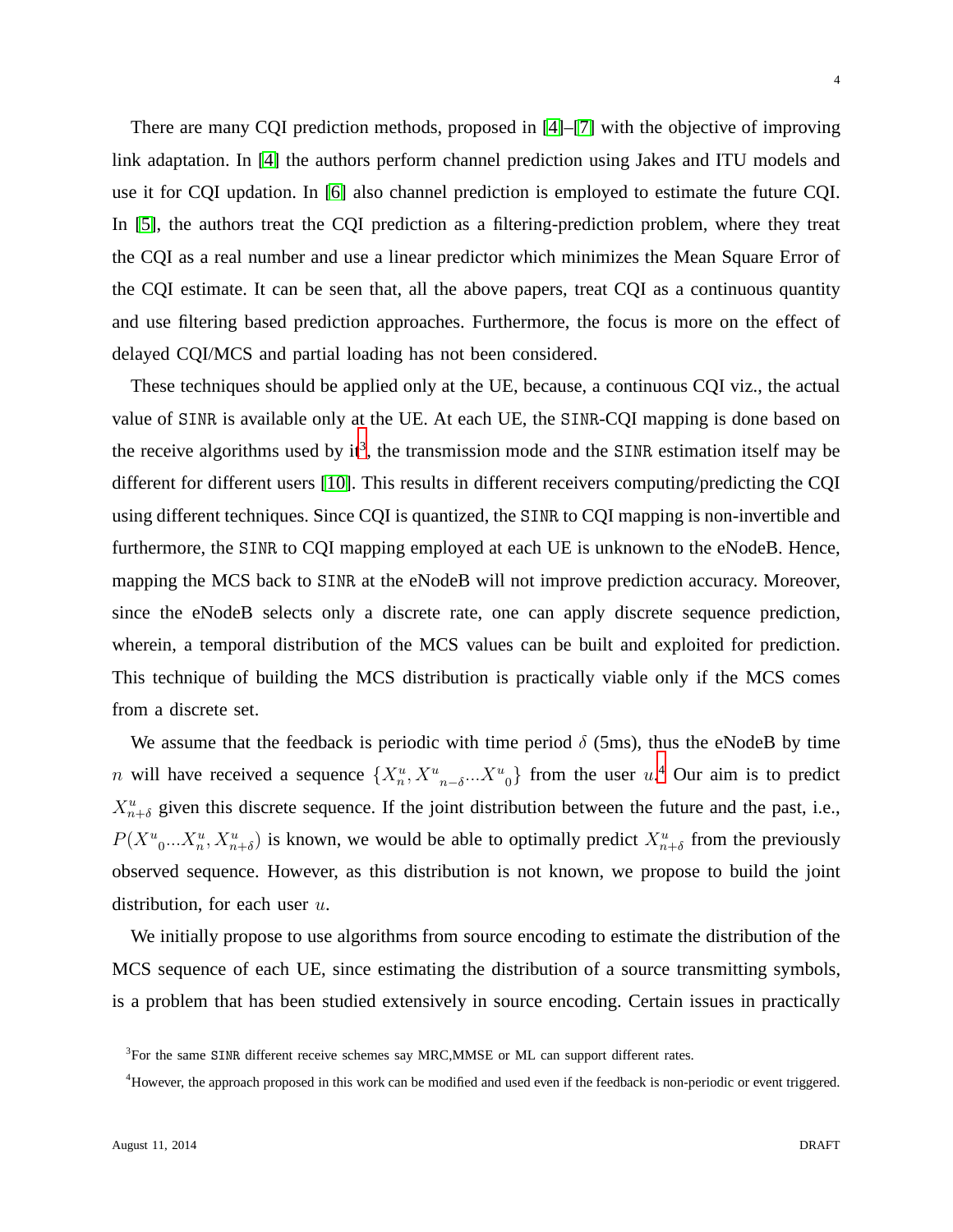applying these algorithms are discussed, and appropriate modifications are proposed. In this paper, two source encoding algorithms namely Active Lempel Ziv (Active LeZi) and Prediction by Partial Match (PPM) [\[11\]](#page-28-10), [\[12\]](#page-28-11) are discussed. These algorithms build frequency trees and use these trees for prediction. The Active LeZi algorithm converges to the optimal tree depth if one has an asymptotically long MCS sequence [\[11\]](#page-28-10), [\[13\]](#page-28-12). However, an asymptotically long sequence may not be available in a practical system. Two major reasons for this are a)UE sleep cycles due to Discontinuous Reception(DRX) and b)the fact that the MCS sequence may not remain stationary over very long time periods. Both are discussed in detail in Section [III-A.](#page-8-0) In other words, one cannot assume very long sequence lengths and, a short sequence of MCS values at the eNodeB may not be enough, for Active LeZi to converge to the optimal tree depth. Furthermore, it is also difficult to implement Active LeZi, because of a growing memory requirement even if an asymptotically long MCS sequence was available. Therefore, we propose to use PPM which uses a fixed depth frequency tree [\[12\]](#page-28-11).

However, we need to know the tree depth that must be traversed for prediction using PPM. The tree depth used must capture the complexity of the sequence and at the same time the distribution built must be accurate to the depth used, given an observed sequence length. These two requirements represent a trade-off in choosing the tree depth and the implications of this trade-off are discussed in Section [IV.](#page-13-0) We propose to analyse the sequence complexity using a metric called sub-extensive information [\[14\]](#page-28-13) and use it as an upper bound on tree depth as discussed in Section [IV-A.](#page-14-0)

However, as the tree depth increases, the number of parameters in the distribution required to be estimated increases. Hence, one has to optimally pick a depth that will reflect the underlying sequence complexity, and at the same time will not involve estimation of too many parameters. We propose to use classical model order estimators such as Minimum Description Length (MDL), Akaike Information Criterion (AIC) based estimators in Section [IV-B](#page-18-0) for finding the optimal tree depth, with the optimal model order being upper bounded by the  $k_{opt}^u$  (tree depth) given by analyzing the MCS sequence complexity. Since we have only a finite length MCS sequence available in a practical system, we focus on a finite sample corrected model order estimator to find the optimal tree depth for prediction  $\tilde{k}_{opt}^u$ . Note that  $k_{opt}^u$  is the optimal tree depth when the distribution is known, whereas  $\tilde{k}_{opt}^u$  is the optimal tree depth when the distribution also has to be estimated.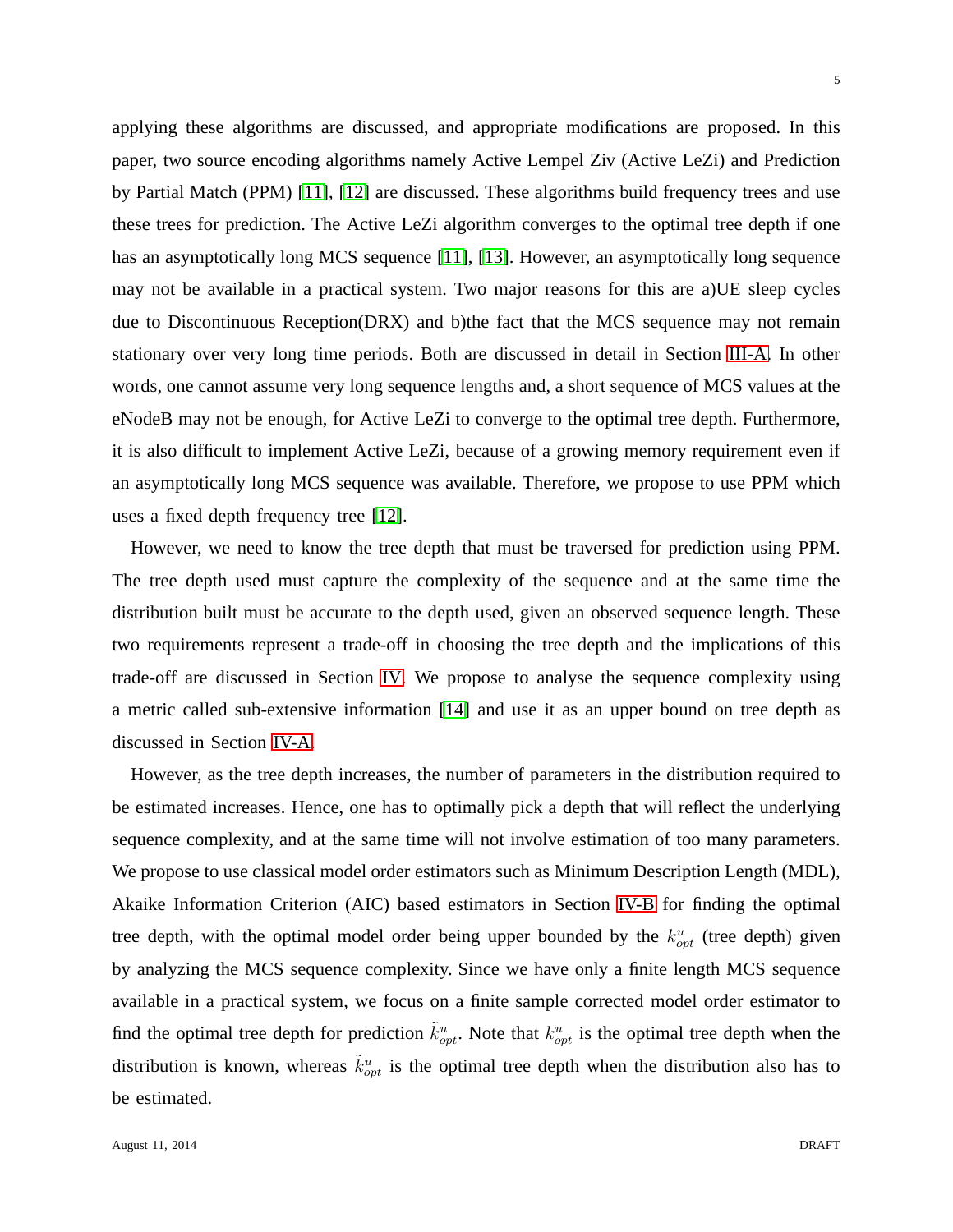Once the tree depth is estimated, we can build the distribution to the desired order  $\tilde{k}_{opt}^u$  and use that for prediction. For the prediction step, a MAP estimator and a Bayesian Risk Minimizer are proposed for estimating  $X_{n+\delta}^u$  given the MCS sequence and the estimated distribution.

We compare the performance obtained using the proposed algorithms with a Markov predictor which uses a fixed model order across all users, the best scheme given in [\[7\]](#page-28-4) and a naive algorithm which uses the feedback without any prediction whatsoever. The work in [\[7\]](#page-28-4), uses order statistics such as mean, median, auto-correlation etc. to perform CQI/MCS prediction at the eNodeB while, we attempt to predict MCS at the eNodeB by building a temporal distribution.

It is possible that the CQI that has been reported may sometimes be in error as studied in [\[15\]](#page-29-0). In that work, they study the effect of bias in CQI reporting and correct it using the ACK/NACK reports<sup>[5](#page-5-0)</sup> from the UE. Note that, while [\[15\]](#page-29-0) can correct for bias in CQI reported, it is not a prediction technique and cannot efficiently solve the problem of outdated MCS. On the other hand, while we exploit the underlying MCS sequence complexity for efficient prediction, our techniques are not designed to handle CQI error. However, our method and the method in [\[15\]](#page-29-0) can be easily combined in order to handle both CQI reporting error and the effect of outdated MCS.

| $X_n^u$             | MCS index $X$ for user $u$ received at time $n$           |
|---------------------|-----------------------------------------------------------|
| $S_n^u$             | Sequence of MCS indices received upto time $n$            |
| Ipred(k)            | Predictive information in sequence with model order $k$ . |
| $k_{opt}^u$         | Optimal Model order as estimated using $Ipred(k)$         |
| $\tilde{k}_{opt}^u$ | Optimal Model order when the distribution is unknown.     |

TABLE I: List of Symbols used

# II. SYSTEM MODEL

<span id="page-5-1"></span>A 19 cell, 3 sectors per cell reuse-one LTE system is considered. In the system simulator, there are 19 cells and 57 sectors with wrap around, to avoid edge discontinuities [\[16\]](#page-29-1) and UEs are distributed uniformly in each sector. LTE systems, use OFDMA in the physical layer where sub-carriers are grouped into sub-bands [\[17\]](#page-29-2), and users are allocated a set of sub-bands for data

<span id="page-5-0"></span><sup>&</sup>lt;sup>5</sup>These indicate whether a packet has been received successfully or not.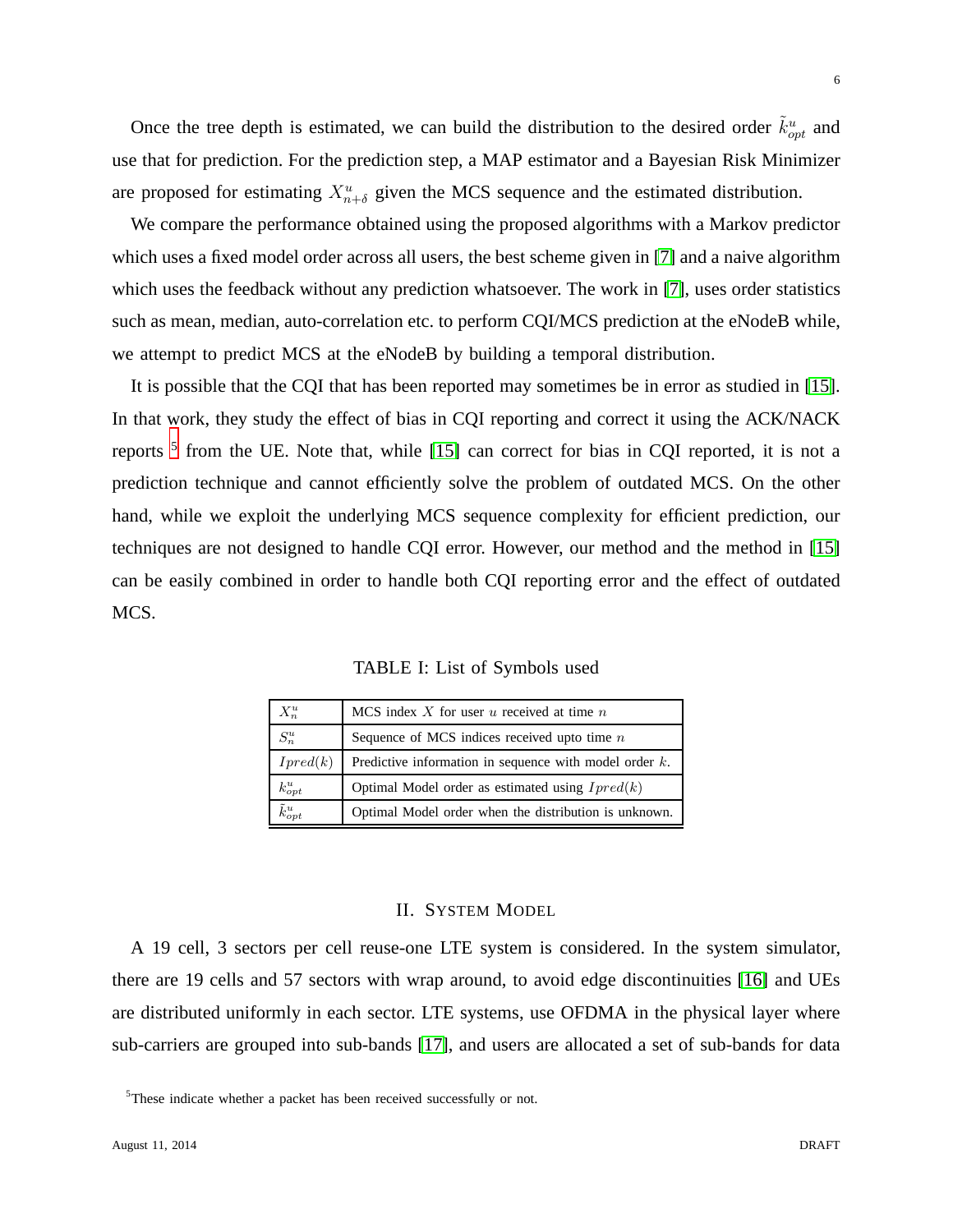transmission. Each eNodeB transmits over the same set of resources, as, it is a reuse-one system. The OFDMA for the 10MHz LTE system has 1024 sub-carriers where only the 600 in the middle are used [\[17\]](#page-29-2). These 600 sub-carriers are grouped into 50 groups of 12 sub-carriers (SCs) each and this is done over 14 OFDM symbols. So this group of 12 SCs over 14 symbols is called one Physical Resource Block(PRB) and the 14 OFDM symbols together constitute a sub-frame [\[17\]](#page-29-2). There are 50 PRBs in a sub-frame and a continuous block of 3PRBs are grouped to form a sub-band. There are 17 sub-bands in LTE for the 10MHz system [\[17\]](#page-29-2), and, scheduling and transmission is done at the sub-band level. The frame structure is provided in [\[18\]](#page-29-3). The set of sub-bands allocated to a user, is called a transport block and every user will be allocated one rate for the whole transport block.

There are multiple feedback techniques in LTE and here we focus on periodic feedback, where the user combines the best five sub-bands' rates and feeds back this aggregated CQI index along with the sub-band location. This estimation of the aggregated CQI is highly UE specific *i.e.,* different UEs are manufactured by different vendors and consequently, the algorithms used may vary. At the eNodeB these CQI values are converted into MCS values. Hence, our data comprises of the MCS sequences for all the users in the system. We use a full system simulator to obtain the data *i.e.,* MCS sequences for each UE used for prediction. Both, path loss exponent and shadow fading parameters are as specified in [\[19\]](#page-29-4), [\[20\]](#page-29-5) for an Urban Macro model. The channel model used in the simulator is the Generic Channel model as given in [\[19\]](#page-29-4), [\[20\]](#page-29-5). The generic channel model is a realistic channel model for multipath channels in cellular systems. The model is such that the channel from each UE to each eNodeB is modeled using different parameters such as Angle of Arrivals and Departures of the multipath rays, distance dependent power delay profile, Line of Sight parameters and multipath profiles [\[19\]](#page-29-4), [\[20\]](#page-29-5). Hence, different users see different delay spreads and even the same user sees different delay spreads from different eNodeBs *i.e.,* the multipath power delay profile of the channel between the UE and serving eNodeB can differ from the power delay profile between the UE and interfering eNodeBs. This makes a simple statistical characterization of the channel for the purposes of modeling the SINR or rate extremely difficult. Even if, one were to characterize the channel, it is to be done for all the users, and the different links between eNodeBs and UEs, making it an extremely complex system to model mathematically. Note that only the strongest 8 interferers to each user, are modeled explicitly for ease of computation. The detailed simulation parameters are given in Table [II](#page-7-0) for completeness.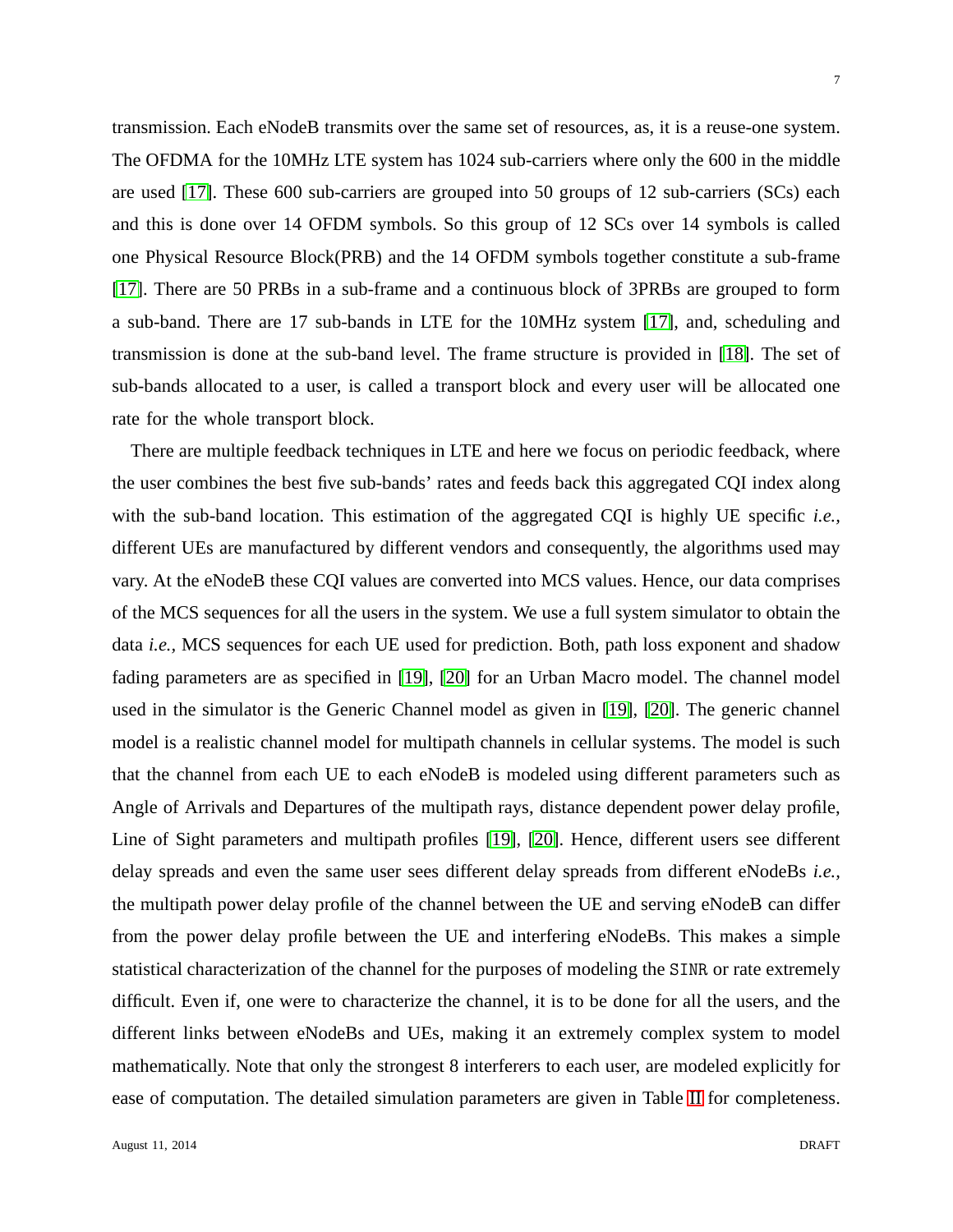<span id="page-7-0"></span>

| Deployment scenario                          | Urban macro-cell scenario                                                    |
|----------------------------------------------|------------------------------------------------------------------------------|
| Base station antenna height                  | 25 m, above rooftop                                                          |
| Minimum distance between UT and serving cell | $>= 25m$                                                                     |
| Layout                                       | 19-cell Hexagonal grid with wrap around.                                     |
| carrier frequency                            | $2$ GHz                                                                      |
| Inter-site distance                          | $500 \text{ m}$                                                              |
| UT speeds of interest                        | $30 \text{ km/h}$                                                            |
| Total eNodeB transmit power                  | 46 dBm for 10 MHz                                                            |
| Thermal noise level                          | $-174$ dBm/Hz                                                                |
| User mobility model                          | Fixed and identical speed  v  of all UTs,                                    |
|                                              | randomly and uniformly distributed direction                                 |
| Inter-site interference modeling             | Explicitly modeled                                                           |
| UT antenna gain                              | $0$ dBi                                                                      |
| Channel Model                                | Urban Macro model (UMa)                                                      |
| Network synchronization                      | Synchronized                                                                 |
| Downlink transmission scheme                 | 1x2 Single Input Multiple Output                                             |
| Downlink Scheduler                           | Proportional Fair with full bandwidth allocation                             |
| Downlink Adaptation                          | sub-band Channel Quality Information (CQI) of best 5 bands for each user and |
| Wideband CQI                                 | for all users, at 5 ms CQI feedback periodicity, CQI delay : Ideal,          |
|                                              | CQI measurement Error: none, MCS based on LTE transport formats              |
| Evaluated traffic profile                    | Full Loading and Partial loading with exponential inter-arrival time.        |
| Simulation bandwidth                         | $10 + 10$ MHz (FDD)                                                          |

TABLE II: Baseline Simulation Parameters

The eNodeB requests MCS feedback from each user once in every  $\delta$  frames (typically  $\delta$ =5ms), some more details are given in Table [II.](#page-7-0) Since the set of MCS values are 28, this corresponds to rates varying from 0.1523 - QPSK with code rate 0.076, to 5.5547 - 64 QAM code rate 0.93, bits per symbol [\[1\]](#page-28-0) seen in Table 10.1. The sequence received looks like  $X^u_{\delta}, X^u_{2\delta}, ... X^u_n, X^u_{n+\delta}...$ where the eNodeB at time instant  $n + i$  ( $i < \delta$ ) has to use a value  $X_n^u$  which was estimated at time *n*. As discussed earlier, there are two main reasons for  $X_{n+i}^u$  to vary from  $X_n^u$  and they are a)Mobility in the system and b) The active set of interfering eNodeBs will change.

We simulate the following traffic profiles:

• A generalized traffic distribution with exponential inter-arrival rate of 50ms and packet size 3000 bytes. (partial loading)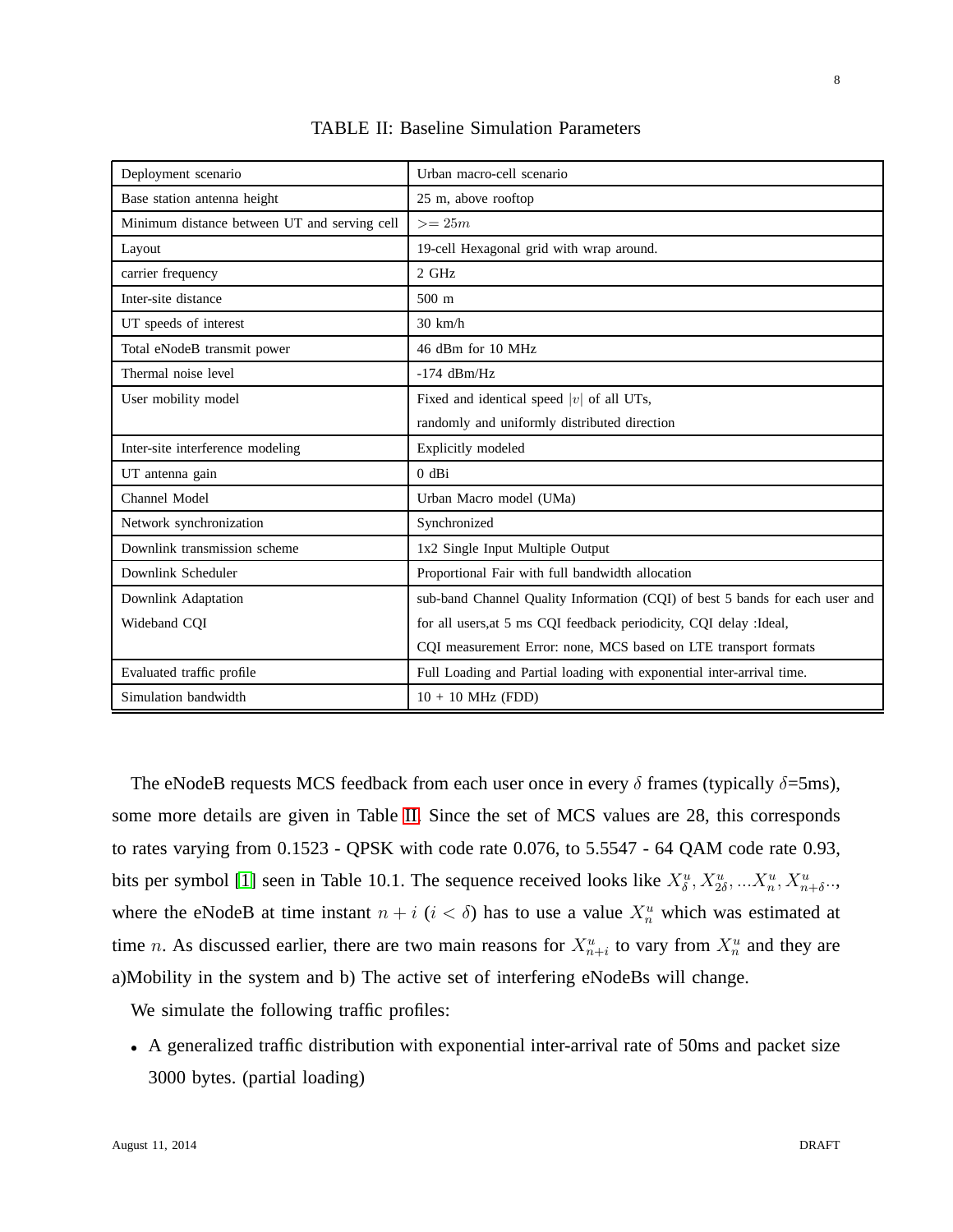#### • A situation where all eNodeBs transmit continuously. (full loading)

To summarize, we are required to estimate, a time varying discrete value of rate, for partial and full loading. There are 57 eNodeBs with each eNodeB running scheduling algorithms independent of the other eNodeBs. These users can be scheduled over different bands, at different times, and the interfering and desired channel also changes over time. The above explained model is difficult to completely characterize mathematically and analyze, because, to do that we have to model the scheduler behavior under traffic, all the user-interferer channels which are not i.i.d and even time-varying traffic statistics. However, if one knows the joint temporal rate distribution of a user, one could predict the rate from the observed sequence. Since, the sequence to be predicted is from a discrete set, we propose to use discrete sequence prediction algorithms.

# III. COMPRESSION ALGORITHMS FOR MODEL BUILDING

In the previous sections, we explained how the MCS prediction problem for each UE could be mapped to a discrete sequence prediction problem for which a joint temporal distribution of the sequence has to be built. This problem of building a discrete distribution has been studied extensively in [\[11\]](#page-28-10), [\[12\]](#page-28-11), [\[21\]](#page-29-6), [\[22\]](#page-29-7) and we propose to apply these techniques for MCS prediction with appropriate modification. We now give algorithms, which build frequency trees, and from which the discrete distribution can be estimated.

#### <span id="page-8-0"></span>*A. Active LeZi*

The Active LeZi builds a variable order Markov chain as proposed in [\[11\]](#page-28-10). This is shown in Algorithm [1.](#page-9-0) This algorithm uses a sliding window to update its contexts as will be explained in an example. We denote current window by  $W$  its length by  $W_L$  and maximum allowed window length by  $W_{L_{max}}$ , the dictionary by D and current word as w.

This algorithm generates a frequency tree for S'=22,22,22,22,22,27,27,24,24,22,24,27,24,24,22 as in Fig. [1](#page-10-0) and we provide an illustrative example on its working as follows: (i)

- 1) Initialization,
	- a)  $W_L = 0$ ;
	- b)  $W = \emptyset$ ;
	- c)  $D = \emptyset$
	- d)  $w = \emptyset$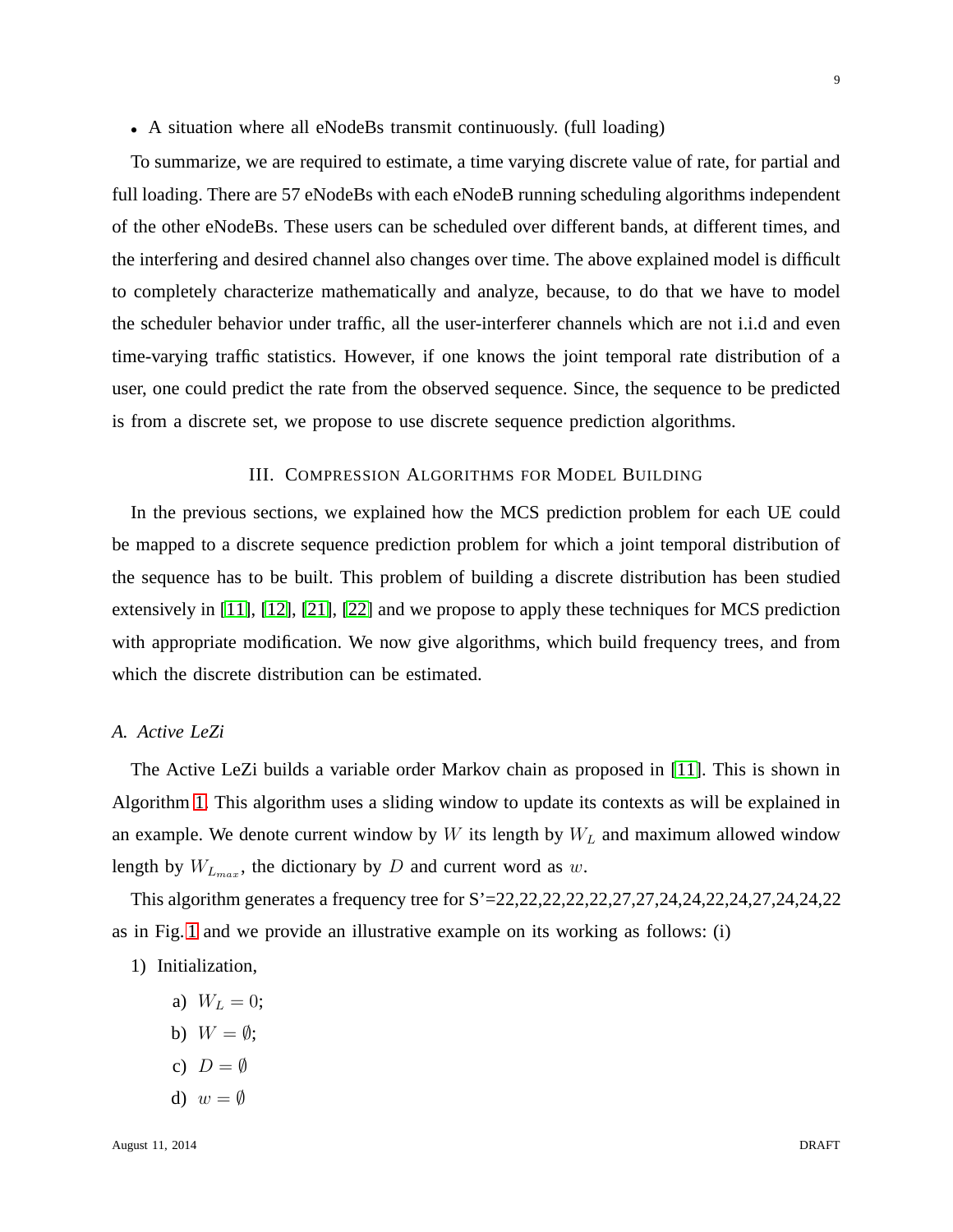# <span id="page-9-0"></span>**Algorithm 1** Active LeZi Algorithm

- 1:  $W_L = 0$ ,  $W = \emptyset$ ,  $D = \emptyset$
- 2: Assign  $w = \emptyset$
- 3: Append incoming character v to w and W, i.e.,  $W = (W, v), w = \{w, v\}$   $W_L = W_L + 1$
- 4: If  $w$  is part of  $D$  do not add  $w$  to  $D$ .
- 5: If w is not part of dictionary add w to the dictionary  $D = D, w$ .
- 6:  $W_{L_{max}}$ =Maximum word length in dictionary
- 7: If  $W_L > W_{L_{max}}$  delete  $W[0]$
- 8: Update frequency tree based on all contexts in the W.
- 9: Repeat from Step 2
- 2) Getting incoming character:  $v = 22$
- 3) From Step 3:  $w = \{22\}$ ,  $W = \{22\}$ ,  $W_L = 1$  and since  $(w \notin D)$
- 4) From Step  $5:D = \{\{22\}\}\,$ ,
- 5) From Step 6 :  $W_{L_{max}} = 1$
- 6) Step 7:  $W_L \not\geq W_{L_{max}}$
- 7) Step 8: Update tree based on  $W$  as follows:
	- $\emptyset$
	- 22(1)
- 8) Step 9 Repeating from Step 2:  $w = \emptyset$ ,
- 9) Getting incoming character:  $v = 22$
- 10) From Step 3: $w = \{22\}$ ,  $W = \{22, 22\}$ ,  $W_L = 2$  and  $(w \in D)$
- 11) Step 6:  $W_{L_{max}} = 1$
- 12) Step 7:  $W_L > W_{L_{max}}$ : Delete  $W[0]$  thus obtaining  $W = \{22\}$
- 13) Step 8: Update tree based on W as follows:
	- $\emptyset$ 22(2)
- 14) Step 9 Repeating from Step 2:  $w = \emptyset$ ,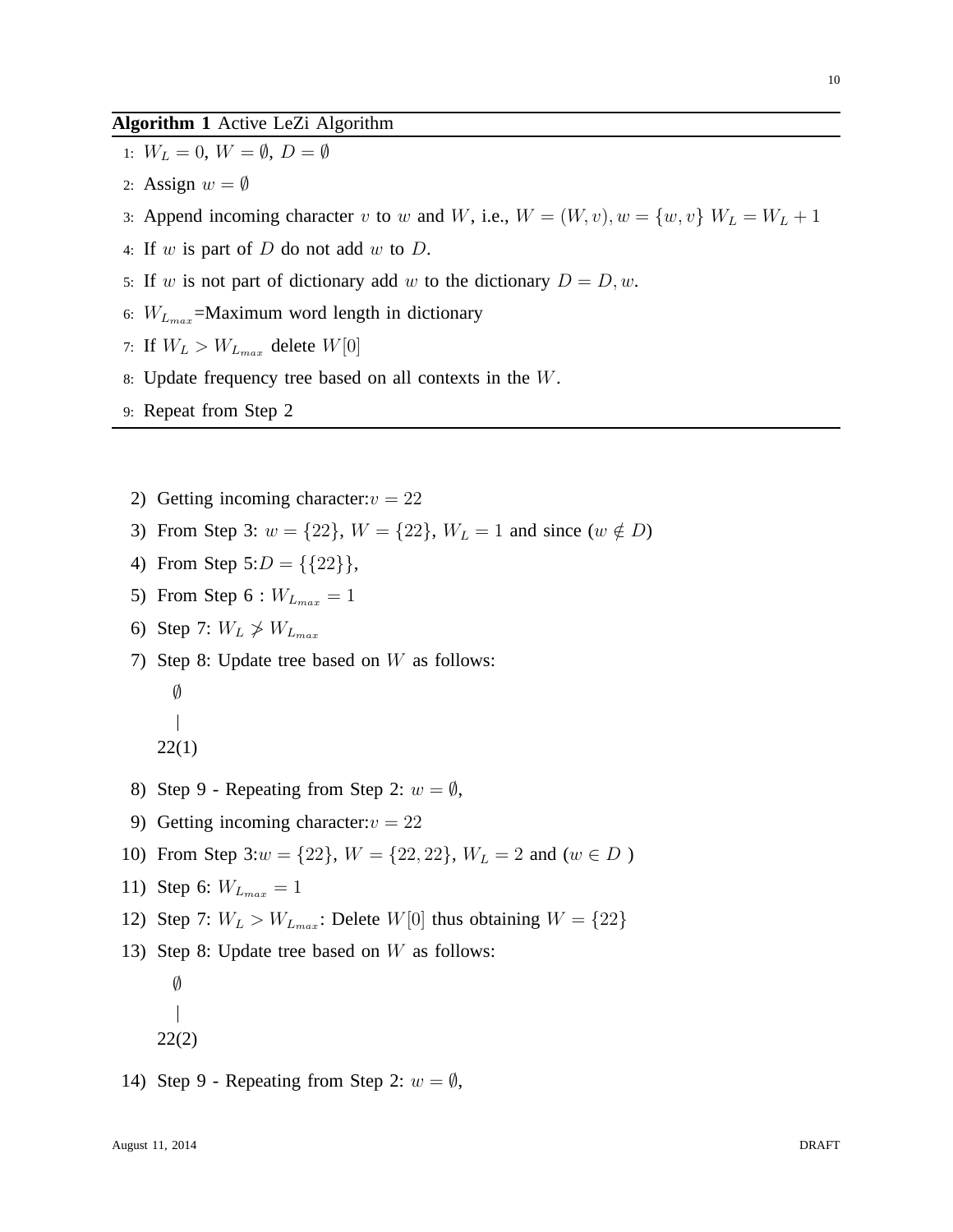- 15) Getting incoming character:  $v = 22$
- 16) Step 3:  $w = \{22, 22\}$ ,  $W = \{22, 22\}$ ,  $W_L = 2$  and  $(w \notin D)$
- 17) From Step 5:  $D = \{\{22\}, \{22, 22\}\}\$
- 18) From Step 6:  $W_{L_{max}} = 2$
- 19) At Step 7:  $W_L = W_{L_{max}}$
- 20) In Step 8: Update tree using  $W$  as follows:

```
\emptyset\overline{\phantom{a}}22(3)
\mathbb{I}22(1)
```
21) Repeat for whole sequence.

<span id="page-10-0"></span>The full tree for the above example is shown in Fig. [1.](#page-10-0)



Fig. 1: Active LeZi Example Tree

The nodes in the tree in Fig. [1](#page-10-0) gives information about the MCS index and the number of times it has occurred in a certain MCS sub-sequence. For example, in Fig. [1](#page-10-0) if one looks at the left most node in the bottom most generation a value  $27(1)$  is seen. This implies that the subsequence {22,22} has been followed by a {27} i.e., {22,22,27} has occurred once and from the parent of that node {22,22}, has occurred thrice , and {22} itself has occurred seven times.

However, this algorithm suffers from certain implementation difficulties. The maximal word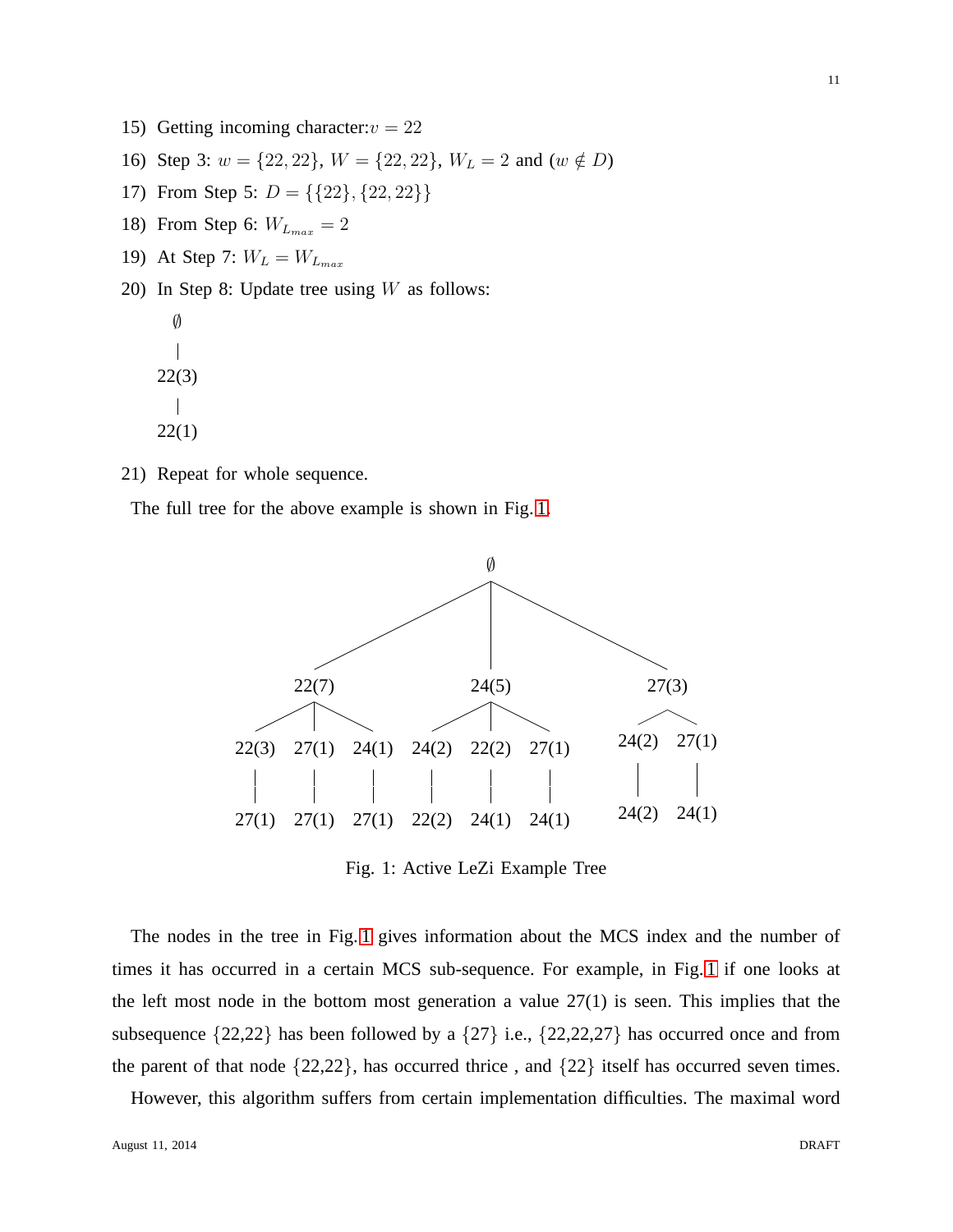length in this algorithm grows with sequence length, thereby, requiring an ever-increasing memory to store the words and frequency trees. Since the channel correlations are typically of the order of only a few milliseconds, the correlations in the MCS sequences does not extend much in time and, it is unnecessary to learn very long contexts to predict.

Furthermore, this predictor converges to the optimal model order only asymptotically [\[13\]](#page-28-12). However, due to the effect of UE sleep cycle, we would never see an asymptotically long sequence to learn the data [\[1\]](#page-28-0). In order to save battery, when the user is idle it stops measuring/sensing the channel and hence there is no feedback during this time. There are two types of sleep cycles viz. short DRX or long DRX. First, the UE senses the control channel, to know, if there is any data to be received and if there is no data to be received it goes into a short sleep cycle, where the UE does not sense the channel or feedback MCS. Then, it again senses the channel at the end of the short DRX and if there is still no data it goes for another short DRX and after N such short DRX, if there is no data the UE goes into long DRX. The length and duration of short and long DRX and  $N$  are configurable, and are configured according to traffic type that the UE is receiving. Furthermore, the assumption of stationarity may not hold over very long time periods or sequence lengths. Hence in a practical system, one has to assume that the sequence length is limited.

Since Active LeZi requires a high amount of memory and also an asymptotically long sequence, both of which are not practical, we propose to use the PPM method of a fixed tree depth with appropriate modifications.

#### *B. Prediction by Partial Match*

Most online predictors are based on the short memory principle, in which the recent past is more important for prediction i.e. prediction is done by observing the previous  $k$  symbols. Here, we plan to build a frequency tree of fixed depth  $k^{max}$  which may depend on the sequence length available. The PPM uses the Active LeZi algorithm with the  $W_{L_{max}}$  fixed to some  $k^{max}$ . Now using PPM, with fixed tree depth  $k^{max}$ , one can compute all models of the form  $P(X_n^u|X_{n-\delta}^u...X_{n-k\delta}^u)$  with  $k=1,\ldots,k^{max}-1$ . Note that, while one can build the tree upto depth  $k^{max}$ , the depth used for prediction can be different. This depth used for prediction will depend on the sequence complexity and the number of parameters one needs to estimate to learn the distribution (details given in Section [IV\)](#page-13-0). The example tree given in Fig. [1](#page-10-0) has  $k^{max} = 3$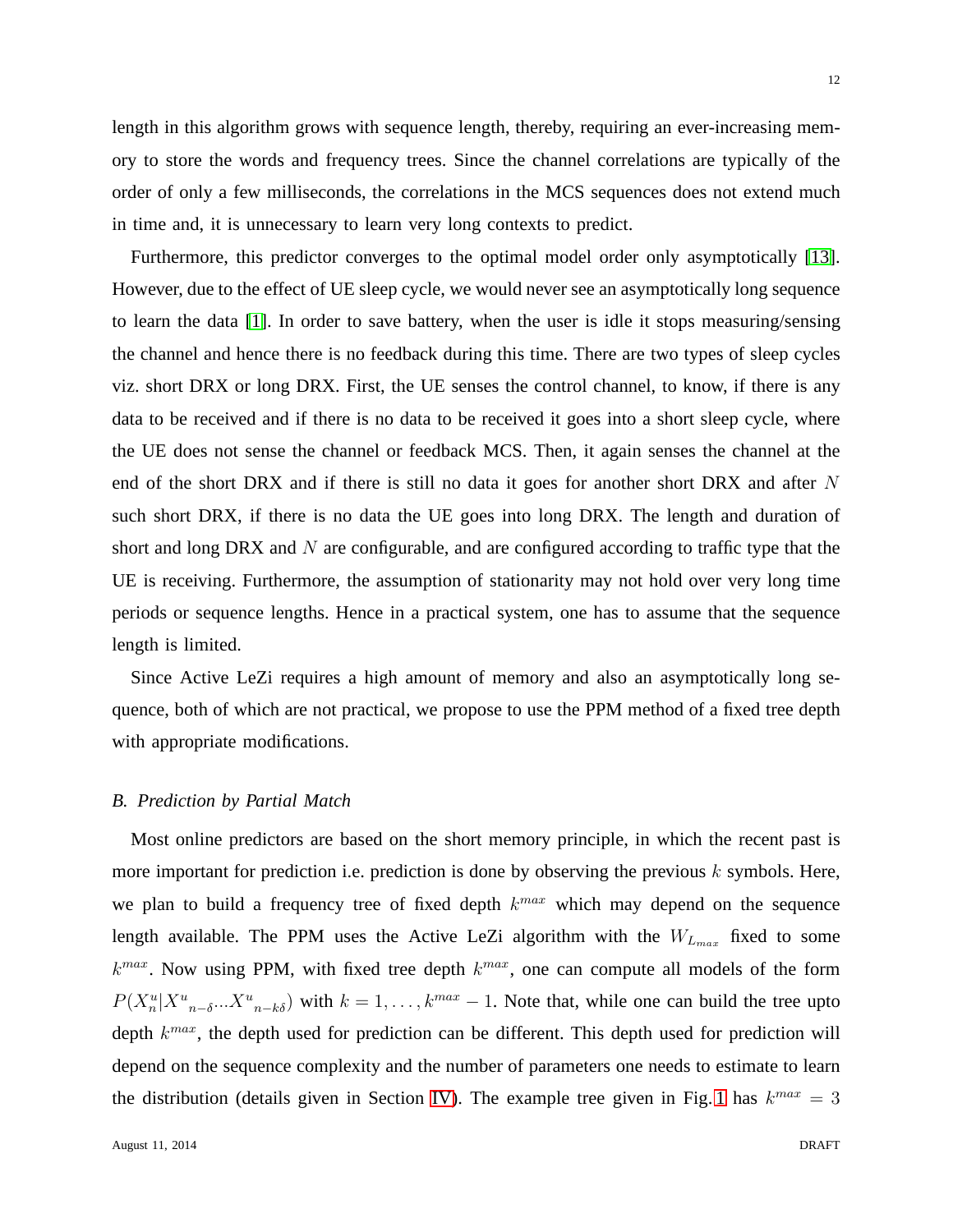and from this tree, the models  $P(X_n^u | X_{n-\delta}^u)$  and  $P(X_n^u | X_{n-\delta}^u, X_{n-2\delta}^u)$  can be computed and either of them can be used for prediction.

# *C.* Estimation of  $P(X_n^u | X^u_{n-\delta} ... X^u_{n-k\delta})$  using the Frequency Trees

Using the techniques presented above, Markov models upto order  $k^{max} - 1$  can be built. In order to use a kth order model to predict, each state needs to be assigned a probability of occurrence, given the model and previous  $k$  states. This has to be done using the models of order 1 to  $k$  which are recursively built. This recursion is because even if a  $k$ th order model returns the probability of a particular state as zero, there might be a lower order context in which the state could have occurred. For instance, if one looks at the example sub-sequence given in Section [III-A](#page-8-0) and its corresponding tree in Fig. [1,](#page-10-0) from the second order model alone, the next value being 22 is zero because, 24,22 has never been followed by a 22. However, if one looks at the first order model, 22 has succeeded a 22, 3 out of 7 times. Therefore, the information upto depth  $k + 1$  must be blended to give the probability of occurrence of a state under model order k. Typical blending methods are given in  $[11]$ ,  $[23]$ . Given the frequencies of all contexts and given that the previous  $k-1$  alphabets were  $X^u{}_n \dots X^u{}_{n-k+2}$  then the probability that the next state is  $X_{n+\delta}^u = t_i$  is given by a recursive computation.

<span id="page-12-1"></span>
$$
P_0(X_{n+\delta}^u = t_i) = \frac{\sum_{i=1}^n \mathbf{1}(X_{i}^u = t_i)}{n} \tag{1}
$$

<span id="page-12-0"></span>
$$
P_k(X_{n+\delta}^u = t_i) = P(X_{n+\delta}^u = t_i | X_n^u, ..., X_{n-(k-1)\delta}^u = t_{j_1}..t_{j_k})
$$
  
= 
$$
\frac{\sum_{i=1}^n \mathbf{1}(X_{(i+k)\delta}^u, ..., X_{i\delta}^u = t_{j}..t_{j_k})}{\sum_{i=1}^n \mathbf{1}(X_{(i+(k-1))\delta}^u, ..., X_{i\delta}^u = t_{j_1}..t_{j_k})}
$$
  
+ 
$$
P_{k-1}(X_{n+\delta}^u = t_i) \cdot \left(1 - \frac{\sum_{t_j} \sum_{i=1}^n \mathbf{1}(X_{(i+(k)\delta)}^u, X_{i\delta}^u = t_{j}..t_{j_k})}{\sum_{i=1}^n \mathbf{1}(X_{(i+(k-1))\delta}^u, X_{i\delta}^u = t_{j_1}..t_{j_k})}\right)
$$
(2)

where 1 is the indicator function, indicating the occurence of the event, and,  $\sum_{i=1}^{n} 1(X^u_{(i+k)\delta},...X^u_{i\delta} =$  $t_j..t_{j_k}$ ) is the frequency of occurrence of the sequence  $\{t_{j_k}, t_{j_{k-1}}...t_{j_1}, t_j\}$  where n is the sequence length that has been observed. As an example let us use the tree given in Section [III-A](#page-8-0) to compute the probability that the next value of the sequence S' is 24.

The last seen values are 24,22 . The number of times 24,22,24 has occurred given 24,22 has occurred is 1 and the number of times that 24,22 has occurred is 2. The number of times 24,22 has occurred with no future stored context is also 1 which is the second term in [\(2\)](#page-12-0). This is the proba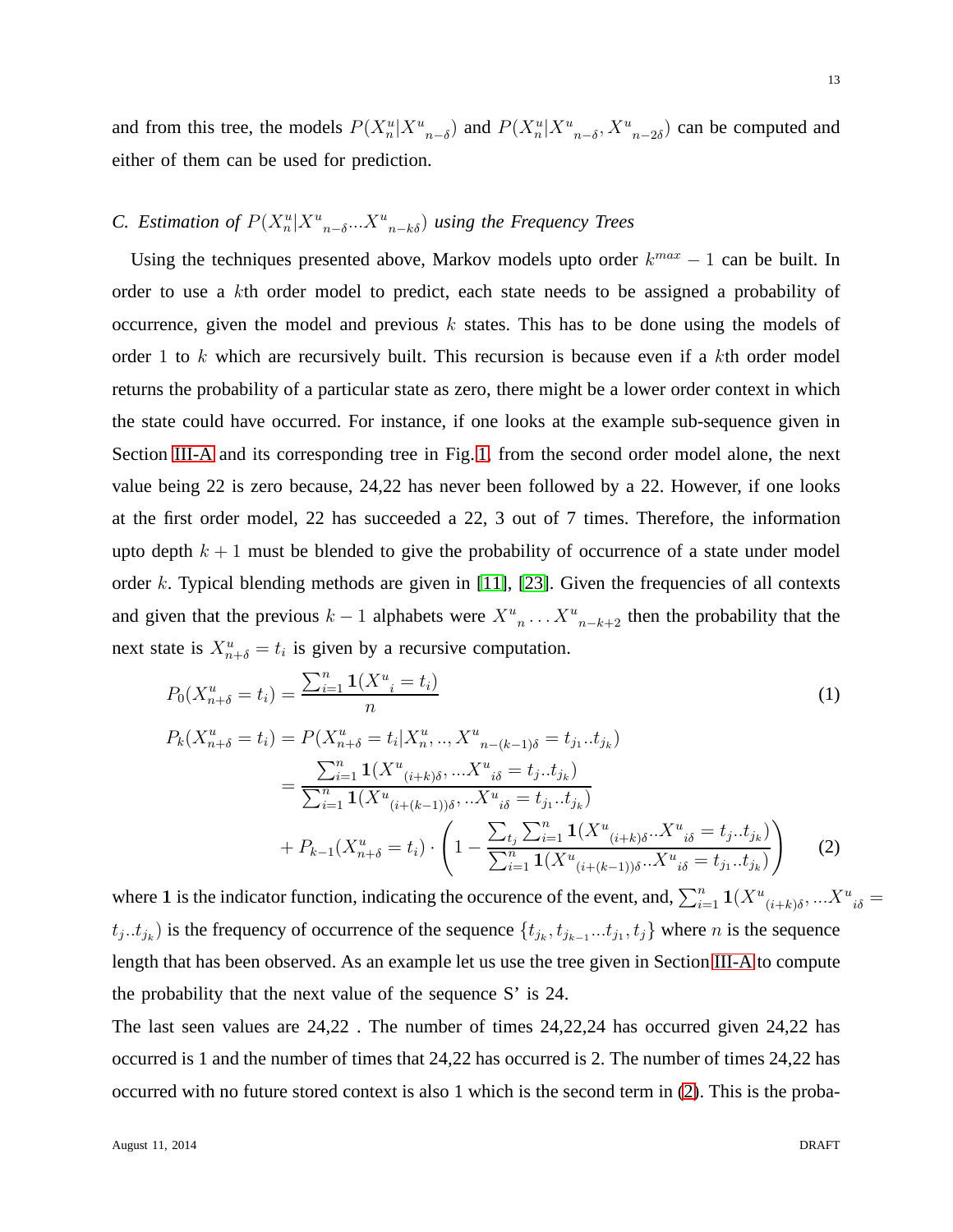bility by which the lower order model is weighed. Therefore  $P(24|24, 22) = \frac{1}{2} + (1 - \frac{1}{2})$  $\frac{1}{2}$ ) $P(24|22)$ and  $P(24|22) = \frac{1}{7}$ . Thus, the probability that  $P(24|24, 22) = \frac{1}{2} + (1 - \frac{1}{2})$  $(\frac{1}{2})\frac{1}{7}=\frac{4}{7}$ 7

To summarize this section, we saw three algorithms which built frequency trees and a method to evaluate the kth order probability. It can be seen that, to build a  $k^u$ th order model for user u viz.  $P(X_n^u | X_{n-k^u+1}^u, X_{n-k^u+2}^u, X_{n-1}^u)$ , one must use the data upto depth  $k^u + 1$  from the tree. Our next problem is finding out, the optimal  $k<sup>u</sup>$  that can used for prediction for each user u (different users can have different values of  $k<sup>u</sup>$ ) called the **model order** selection problem. In the next section, we shall discuss the model order problem in detail and propose methods to find the optimal order.

#### <span id="page-13-0"></span>IV. MODEL ORDER SELECTION BASED ON SEQUENCE COMPLEXITY AND AIC

The algorithms which built frequency trees and evaluated probabilities using them were discussed in detail in the previous section, and now we want to find out the depth of the tree upto which one has to traverse, to obtain a 'reasonable model'.

A model used for prediction must satisfy two properties:

- The model used must capture the complexity of the sequence.
- The frequency tree built, must be 'reasonably' accurate to the required depth, given an observed sequence length.

The first property is intrinsic to the sequence, i.e. a sequence comes from a particular distribution  $P(X_{(N-k+1)\delta}^u, X_{(N-k+2)\delta}^u, ... X_{(N-k+i)\delta}^u... X_{N\delta}^u)$  such that given the previous  $k^u - 1$  values, any knowledge of values further in the past does not improve the prediction accuracy. The second property arises due to the fact that the distribution is being estimated, and with increasing  $k^u$ , the number of parameters to be estimated increase and to estimate a large number of parameters a correspondingly large sequence must be observed. In other words, if the model that best fits a given sequence is  $k^*$ , it could be that the number of parameters to be estimated for building a  $k^*$ model might be so large that estimating the required parameters accurately from a fixed length MCS sequence may not be possible. Hence, the optimal model order is that, which achieves the right balance, in the trade-off between, finding a model which is complex enough to capture the sequence complexity, but not so complex that it requires a large number of parameters to be estimated. These two properties are explained in detail in the next subsections. For the sake of notational simplicity, we henceforth drop  $\delta$  from the subscript *i.e.*,  $X^u_{\ \,i\delta} = X^u_{\ \,i\delta}$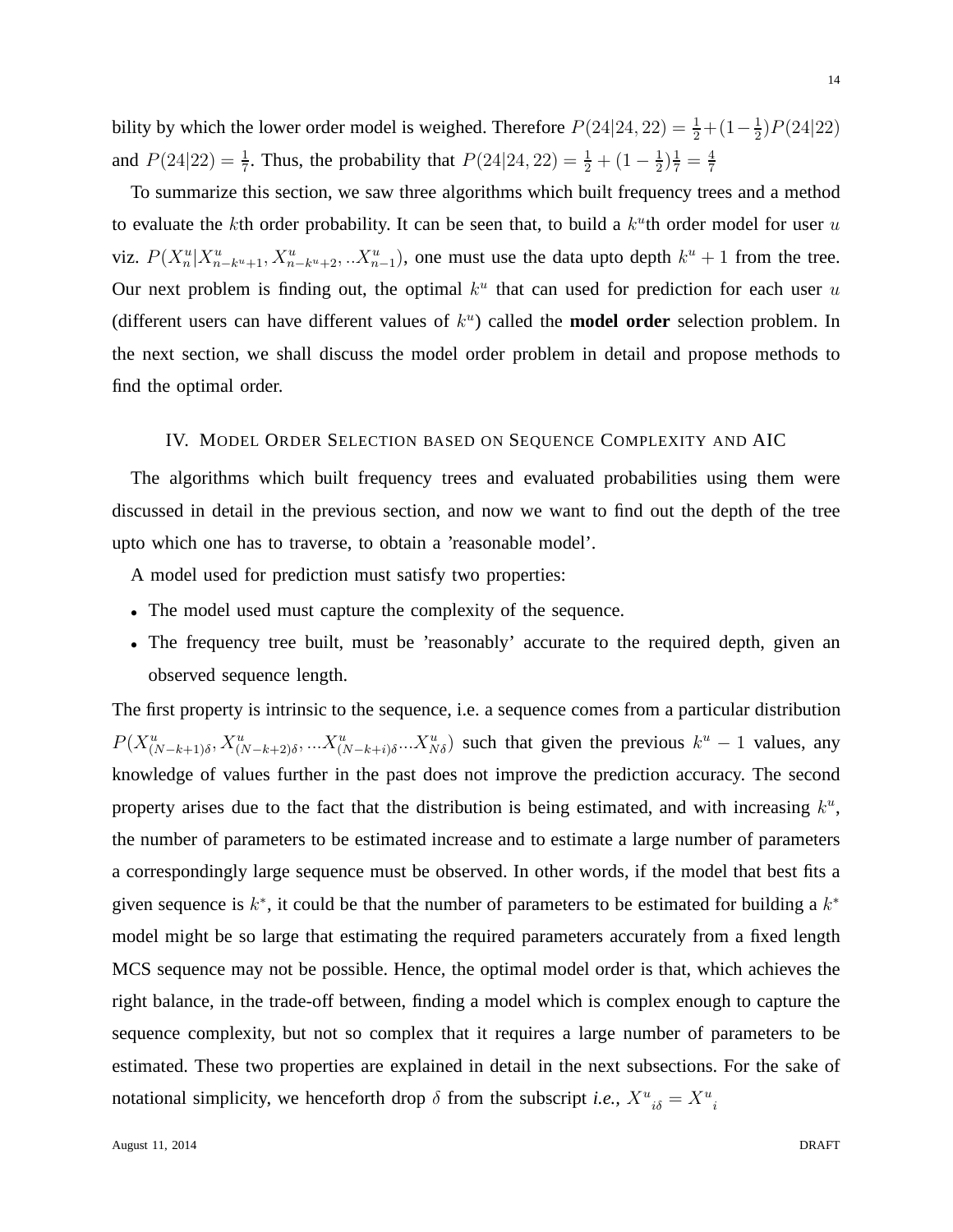# <span id="page-14-0"></span>*A. Sub-Extensive Information as a metric for Sequence Complexity*

We first focus on a metric which characterizes the underlying complexity/ learnability/ predictability of a sequence called sub-extensive information [\[14\]](#page-28-13). We had mentioned earlier that, sequence prediction is similar to source encoding and hence, it is only natural that, we study the model order through complexity and entropy of the sequences. The absolute entropy of a sequence increases with volume per se because complexity scales with volume [\[24\]](#page-29-9). Since, sequence prediction involves predicting the future, having observed the past, one is more interested in the mutual information between the past and the future than the absolute entropy. This mutual information is also called sub-extensive information or predictive information in sequence prediction literature in physics [\[14\]](#page-28-13). The total information/entropy in a sequence is a sum of extensive and sub-extensive information components. The total entropy at time  $n$  is given by:

$$
H(X_{total}) = H(X_{-1}^{u}, X_{-2}^{u}, X_{-3}^{u}, ..., X_{n}^{u})
$$
\n(3)

<span id="page-14-1"></span>
$$
= H(X_n^u | X_{n-1}^u ... X_1^u) + H(X_{-1}^u, X_{-2}^u, X_{-3}^u, ..., X_{-n-1}^u)
$$
\n<sup>(4)</sup>

The first term on the RHS of [\(4\)](#page-14-1) is the sub-extensive component and the second term is the extensive component of entropy. It can be seen that, as  $n \rightarrow \infty$  the total entropy and the extensive component will tend to infinity linearly with  $n$ , while the sub-extensive component will grow at a less than linear rate The average sub-extensive/mutual information is given by:

$$
I(X^{u}_{n}, (X^{u}_{1}, X^{u}_{2}, X^{u}_{3}, ..., X^{u}_{n-1})) = \left\langle \log_{2} \left( \frac{P(X^{u}_{n}|(X^{u}_{1}, X^{u}_{2}, X^{u}_{3}, ..., X^{u}_{n-1}))}{P(X^{u}_{n})} \right) \right\rangle \tag{5}
$$

where,  $\langle \rangle$  denotes expectation over the joint distribution,  $P(X_1..X_n)$ . Another way of writing this is:

$$
I(X^{u}_{n}, (X^{u}_{1}, X^{u}_{2}, X^{u}_{3}, ..., X^{u}_{n-1})) = H(X^{u}_{n}) + H(X^{u}_{1}, X^{u}_{2}, X^{u}_{3}, ..., X^{u}_{n-1}) - H(X^{u}_{1}, X^{u}_{2}, X^{u}_{3}, ..., X^{u}_{n})
$$
\n
$$
(6)
$$

$$
I(X_{n}^{u}, (X_{1}^{u}, X_{2}^{u}, X_{3}^{u}, ..., X_{n-1}^{u})) = H(X_{n}^{u}) - H(X_{n}^{u}|X_{1}^{u}, X_{2}^{u}, X_{3}^{u}, ..., X_{n-1}^{u})
$$
 (7)

Calculating the sub-extensive part of information requires the knowledge of joint probability distributions. This sub-extensive component of information, is also called predictive information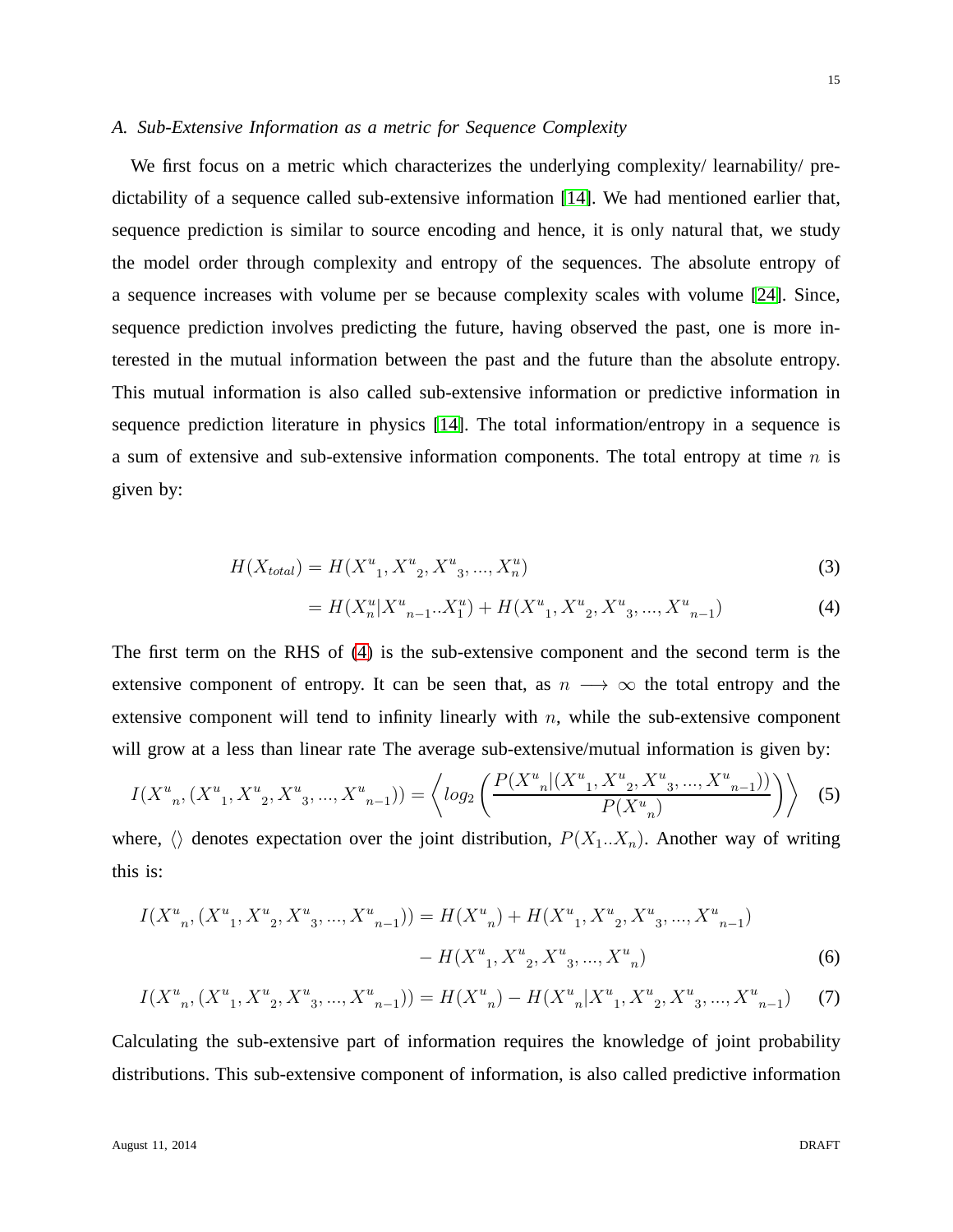and is denoted as:

<span id="page-15-0"></span>
$$
I_{pred}(T, T') = \left\langle \log_2 \left( \frac{P(X^u_{future} | X^u_{past})}{P(X^u_{future})} \right) \right\rangle \tag{8}
$$

where  $T$  is the time for which the sequence has been observed in the past and  $T'$  is the future time for which the sequence is to be predicted. Computing the  $I_{pred}(T, T')$  as in [\(8\)](#page-15-0) requires the knowledge of the joint distribution of the entire sequence. However, in practical systems one may not have the complete joint distribution of  ${X^u}_n, X^u_{n-1}...X^u_{1}$  and due to memory constraints, it will be possible to estimate and use only the joint distribution of  ${X^u}_n, X^u_{n-1}..X^u_{n-k}$ .

In our problem the focus is on finding the best  $k^u$ -th order Markov model for each user  $u$ , to use in PPM for prediction, and the predictive information in a sequence while using a model of order k is denoted by  $I_{pred}(k)$ . The value of k can be varied from 1 to K and  $I_{pred}(k)$  can be obtained as follows:

$$
I_{pred}(k) = \left\langle \log_2 \left( \frac{P(X_{n}^u | (X_{n-1}^u \dots X_{n-k}^u))}{P(X_{n}^u)} \right) \right\rangle
$$
 (9)

<span id="page-15-2"></span><span id="page-15-1"></span>
$$
= H(X_{n}^{u}) - H(X_{n}^{u}|(X_{n-1}^{u}...X_{n-k}^{u}))) \tag{10}
$$

Since, the sequence that we are studying is a sequence of MCS indices and the dependence on the past is of a decreasing nature i.e.  $X^u{}_n$  to 'depends more' on  $X^u{}_{n-k}$  than  $X^u{}_{n-(k+1)}$ , where  $k > 0$ , we can expect  $I_{pred}(k)$  as a function of k to grow at a rate slower than linear increase.  $I_{pred}(k)$  will be monotone non-decreasing in k because the mutual information is not going to decrease as the number of observations increase. As, the number of observations used for prediction increases i.e. between using  $k$  past values and using one more value in the farther past can only either increase, or retain the existing information about the future. For  $I_{pred}(k)$ to have a linear growth rate it would require  $X^u{}_n$  to 'depend equally' on  $X^u{}_{n-l}$  and  $X^u{}_{n-(l+1)}$ which will not happen, because, both desired and interference channel correlations decrease over time and the MCS sequence depends on both. Sub-linear rate of increase can mean either a rate of increase of  $O(k^{\alpha})$  where  $\alpha < 1$  or a rate of increase of  $O(log(k))$ . Another possibility is that the sub-extensive information is constant despite increasing the number of observations. This can happen when the underlying process is a simple Markov process. While trying to predict a simple Markov process it is enough that we observe the immediate past, *i.e.*,  $X^u{}_{n-1}$  [\[24\]](#page-29-9)–[\[26\]](#page-29-10).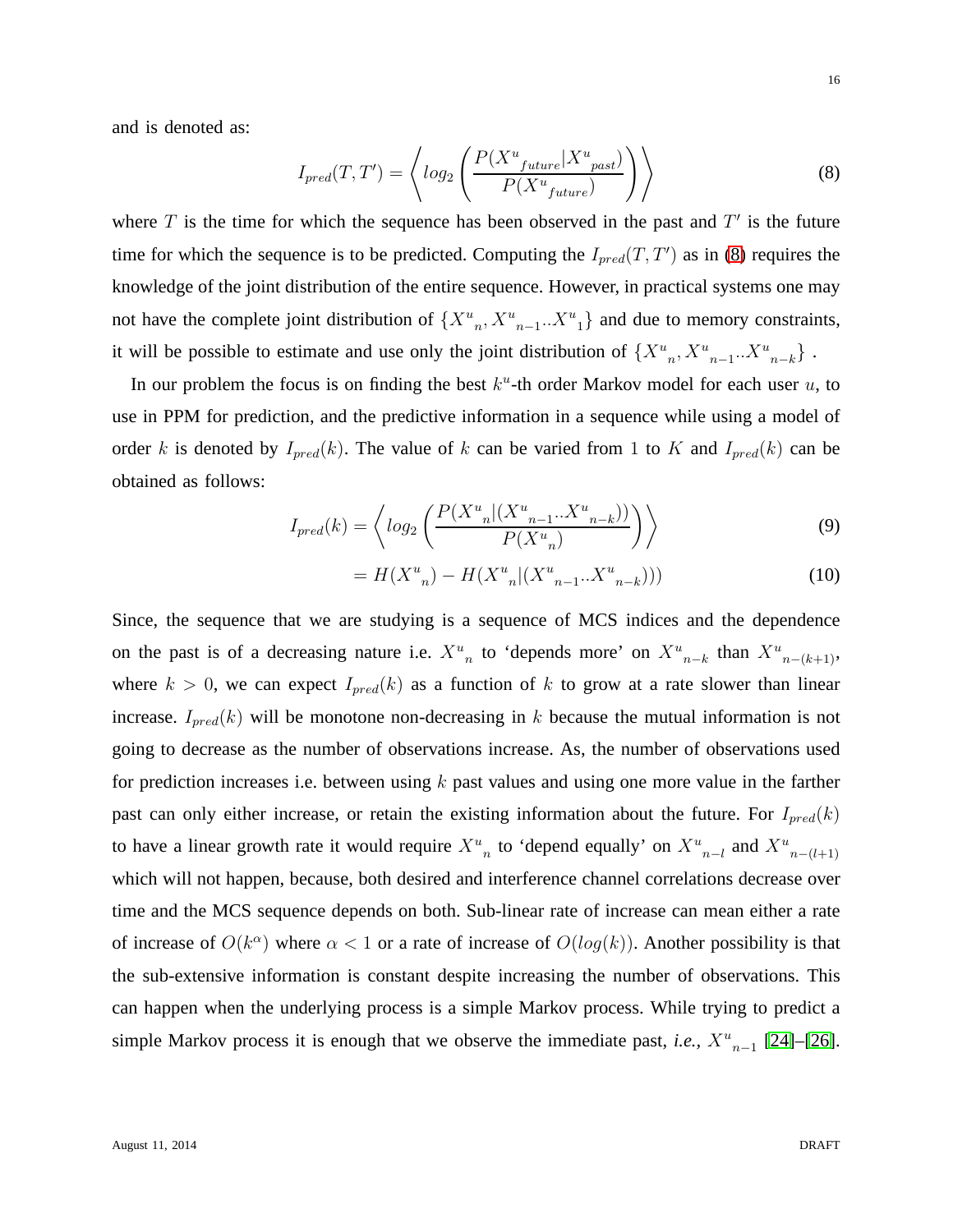*1) Sub-Linear*  $O(k^{\alpha})$  *rate of increase:* The generalized form  $I_{pred}(k)$ , is [\[14\]](#page-28-13):

$$
I_{pred}(k) = C_0 + C_1 k^{\alpha} \tag{11}
$$

$$
L(k) = I_{pred}(k) - I_{pred}(k-1)
$$
\n(12)

<span id="page-16-0"></span>
$$
L(k) \approx \frac{\partial I_{pred}(k)}{\partial k} = \alpha C_1 k^{\alpha - 1}
$$
\n(13)

where  $0 < \alpha < 1$ . The term  $L(k)$  is called the learning curve, and is a metric which gives the rate at which the predictive information increases when the model order is increased, and this is a decreasing function in  $k$  from [\(13\)](#page-16-0). This implies that increasing  $k$  more and more gives only diminishing returns in prediction performance. A sub-linear rate of increase as shown in [\(13\)](#page-16-0), implies that the number of parameters to be learnt for predicting the sequence is infinite [\[14\]](#page-28-13). In the problem studied here, since the sequence to be predicted itself is discrete, only finite parameters will be required to be estimated and hence, sub-linear increase will never be seen.

*2) Logarithmic*  $O(log(k))$  *rate of increase:* The generalized form  $I_{pred}(k)$ , is [\[14\]](#page-28-13):

$$
I_{pred}(k) = C_0 + C_1 log(k)
$$
\n
$$
(14)
$$

$$
L(k) = I_{pred}(k) - I_{pred}(k-1)
$$
\n(15)

$$
L(k) \approx \frac{\partial I_{pred}(k)}{\partial k} = \frac{C_1}{k}
$$
 (16)

A log-rate of increase in predictive information implies that the number of parameters to be estimated is finite [\[14\]](#page-28-13). The MCS sequences can at most have only a logarithmic rate of increase, since in predicting discrete sequences, it is required to predict only a finite number of parameters to characterize these sequences.

We now compute the  $I_{pred}(k)$  for all the users and a few users' behaviour is captured in Fig. [2.](#page-17-0) This computation is performed by empirically averaging the term  $log_2\left(\frac{P(X^u_{n}|(X^u_{n-1}..X^u_{n-k}))}{P(X^u_{n-1})}\right)$  $\frac{X^u_{n-1}...X^u_{n-k}}{P(X^u_{n})}\bigg)$ as shown in [\(9\)](#page-15-1). The results seem to show a logarithmic behaviour, but, instead of continuously diverging the  $I_{pred}(k)$  saturates at a constant value. This can be understood better by looking at [\(10\)](#page-15-2). The value of  $H(X_{-n}^u | X_{-n}^u, X_{-n}^u, X_{-n}^u, X_{-n-k}^u)$  is bounded from above by  $H(X_{-n}^u)$  and below by 0 and  $H(X^u{}_n)$  itself is bounded above by  $log(p)$  where p is the number of possible states that  $X_{n}^{u}$  can take [\[25\]](#page-29-11). This is expressed concisely as:

<span id="page-16-1"></span>
$$
0 \le H(X^u{}_n | X^u{}_{n-1} ... X^u{}_{n-k}) \le H(X^u{}_n) \le \log(p) \tag{17}
$$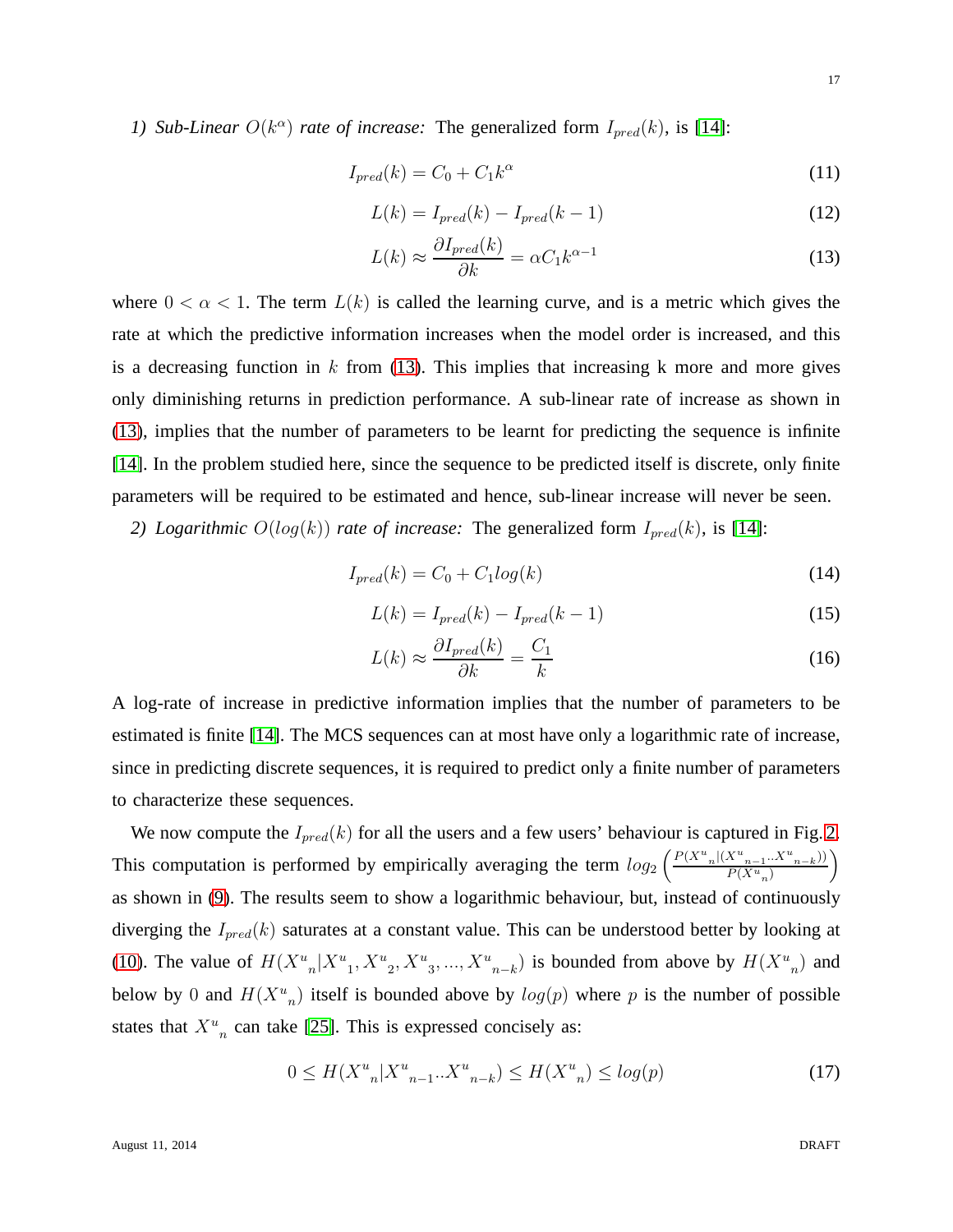<span id="page-17-0"></span>

Fig. 2: Plot of  $I_{pred}(k)$  as a function of k

From  $(10)$  and  $(17)$  it is apparent that:

$$
0 \le I_{pred}(k) \le \log(p) \tag{18}
$$

It can be argued that, by picking a value of k for which  $I_{pred}(k)$  achieves its maximum possible value would give us an optimal prediction performance. However, the distribution is unknown to us and, as k increases, the number of parameters needed to estimate the unknown distribution also increase and hence, the  $I_{pred}(k)$  that has been computed may not be accurate given the sequence of limited length. For example, in Fig. [2,](#page-17-0) despite the sequence of User 4 having only a slowly increasing value of  $I_{pred}(k)$  when compared to the other users, it is the sequence that has the best prediction performance. This is because, User 4 requires only a simple Markov model to predict its sequence, and it is significantly easier to estimate the parameters of a simple Markov model as compared to estimating a model of order 4. However, one can use the sub-extensive information to find out the maximum possible model order where the gains are substantial *i.e.,* the maximum model order  $k_{opt}^u$  can be found out as:

<span id="page-17-1"></span>
$$
k_{opt}^u = max(k) : L(k) > \epsilon
$$
\n(19)

where  $\epsilon$  is chosen such that, the gains obtained in increasing the model order beyond  $k_{opt}^u$  is not significant. For instance the User 4, will have  $k_{opt}^u = 2$ .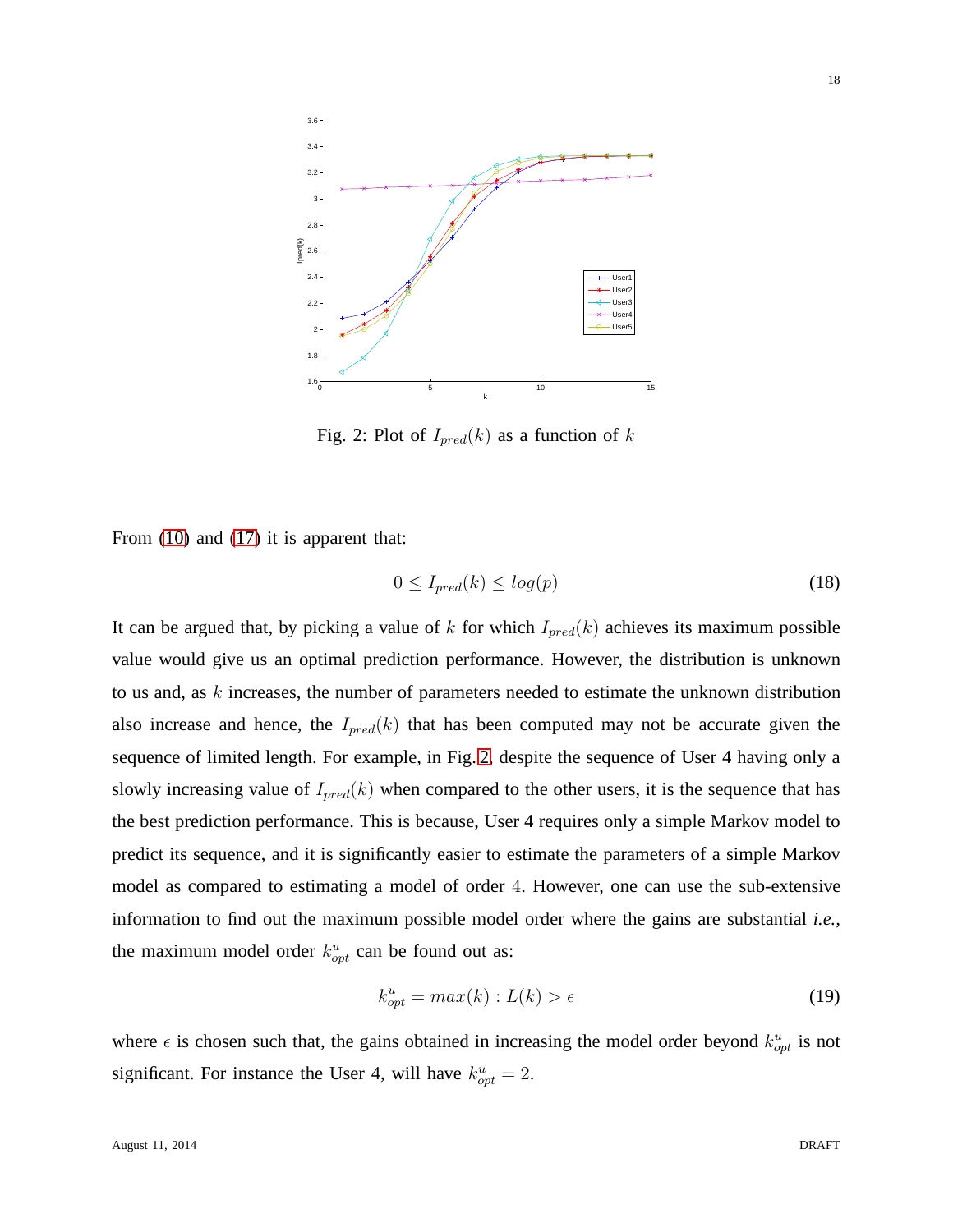19

we have to estimate/learn the distribution and, as  $k_{opt}^u$  of a given user increases, the number of parameters required to be estimated in order to learn the distribution increase. The effect of estimating a large number of parameters, on model order is discussed in the next section. We use the  $k_{opt}^u$  obtained in the current section as an upper bound on the optimal model order when the distribution is to be estimated.

# <span id="page-18-0"></span>*B. Optimal Model Order when the distribution is to be estimated*

Now, we are to fit a model order given the sequence and the distribution estimated from the sequence. The model order fitting problem is approached as a hypothesis testing problem, where  $\mathcal{H}_i$  is the hypothesis that the *i*th order Markov chain best fits the sequence. Then, the optimal value of *i* denoted by  $\tilde{k}_{opt}^u$  can be found out by maximizing information theoretic criteria such as Minimum Description Length (MDL) or Akaike Information Criteria (AIC) [\[13\]](#page-28-12), [\[27\]](#page-29-12), [\[28\]](#page-29-13). In these methods, the usual technique followed is to maximize the likelihood of the observations given the hypothesis, with a penalty on the number of parameters to be estimated. In the problem considered, the observation is the MCS sequence  $S_n^u = \{..X_{m}^u, X_{m+\delta}^u,..X_n^u\}$  observed for each user  $u$  and the number of parameters is the number of distribution parameters to be estimated. We are interested in building a discrete probability distribution of i length sequences. The parameters required for building such a distribution is denoted by  $\theta_i$  where i is the model order and the cardinality of  $\theta_i$  is  $n_i^u$ , which is the number of parameters to be estimated.  $\theta_i$  is the *i*th order distrbution itself. For example, in our scheme, to estimate the distribution  $P(X_{n+\delta}^u)$ , since there are 28 MCS values one needs to estimate  $28 - 1$  probabilities. To estimate  $P(X_{n+\delta}^u | X_n^u)$ , one must estimate a transition probability matrix of size  $(28 - 1)28$ . By induction, this logic can be extended to an *i*th order model and the number of parameters would be  $(28 - 1)28^{i-1}$ . To generalize, if one had to estimate a  $k$ th order Markov Model for an  $m$  state process, then  $(m-1)m^{k-1}$  parameters would have to be estimated. We use the value obtained from our  $I_{pred}(k)$ calculations to determine the maximum possible model order  $k_{opt}^u$  for user u and use it as an upper bound on the model order to be determined.

The model order problem can be set-up as a multiple hypothesis testing problem as follows:

•  $\mathcal{H}_1$ : Hypothesis that  $\tilde{k}_{opt}^u = 1$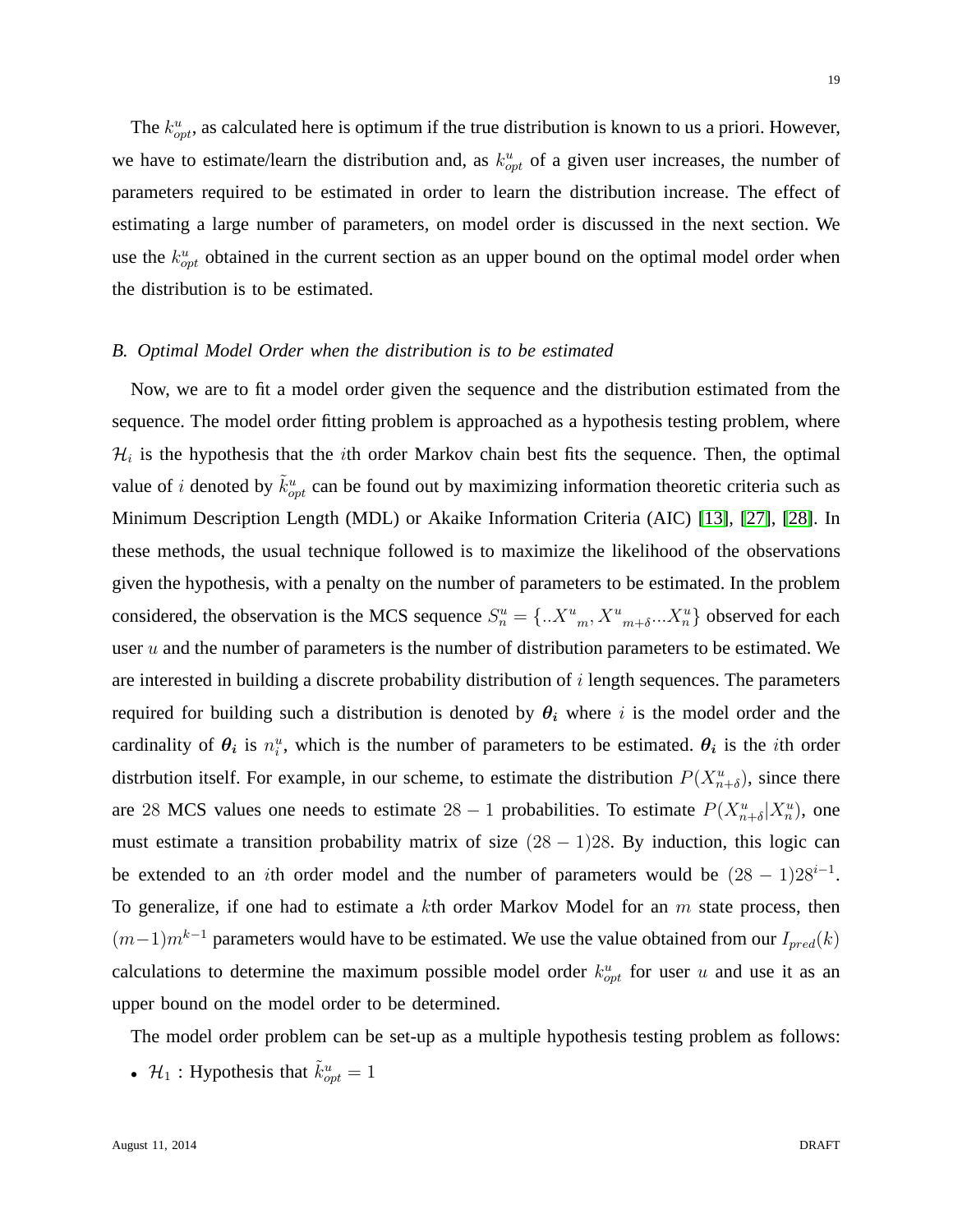- $\mathcal{H}_2$ : Hypothesis that  $\tilde{k}_{opt}^u = 2$ . . .
- $\mathcal{H}_{k_{opt}}$ : Hypothesis that  $\tilde{k}_{opt}^u = k_{opt}^u$

In usual hypothesis testing problems, the likelihood function of the observations given the hypothesis is found out and the hypothesis that maximizes the likelihood function is taken to be the true hypothesis. However, when the hypotheses are models of an increasing order, this technique fails because, the lower order models are always nested within the higher order models [\[29\]](#page-29-14). Since, we know that the error in estimating the parameters of a higher order model will also impact the performance of a system, we look at a cost function which picks a model that provides a trade-off between maximizing the likelihood and minimizing the error variance of the parameters to be estimated.

Therefore, we propose to use the Generalized Maximum Likelihood Estimator (GMLE) in [\[29\]](#page-29-14) which tries to maximize the following cost function:

$$
\xi_i^u = \ln(P(\mathbf{S_n^u}; \hat{\theta}_i | \mathcal{H}_i)) - \frac{1}{2}\ln(\det(\mathbf{I}(\theta_i))), \quad 1 \le i \le k_{opt}^u,\tag{20}
$$

where the first term in [\(20\)](#page-19-0) is the log-likelihood function and the second term is the penalty due to errors in model where  $I(\theta_i)$  is the Fisher information matrix of  $\theta_i$ , and its inverse is the lower bound on the error covariance matrix in estimating  $\theta_i$ , where  $\theta_i$  is a vector of distribution parameters which are to be estimated and its cardinality is  $n_i^u$ . This set of estimates is denoted by  $\hat{\theta}_i$  where  $\hat{\theta}_i$  is the ML estimate of  $\theta_i$ .

When  $i$  increases, the first term in  $(20)$  *i.e.*, the log-likelihood function increases while in the second term, because the number of parameters to be estimated increases, the  $det(\mathbf{I}(\theta_i))$ increases. Therefore, maximizing the above equation with respect to  $i$  ensures that, a model is choosen by optimally trading off, model likelihood with model parameter estimation error.

<span id="page-19-0"></span>
$$
\tilde{k}_{opt}^u = \underset{i}{\arg \max} (\xi_i^u). \tag{21}
$$

However, to implement the above solution one must know  $I(\theta_i)$ . That involves knowing the probability distribution function a priori. However, in our case the parameters to be estimated are the probabilities themselves. Therefore, instead of trying to estimate  $I(\theta_i)$ , the determinant  $det(\mathbf{I}(\theta_i))$  can be approximated as  $cN^{n_i^u}$  as in [\[29\]](#page-29-14). This is equivalent to MDL as in [\[13\]](#page-28-12) and [\[29\]](#page-29-14).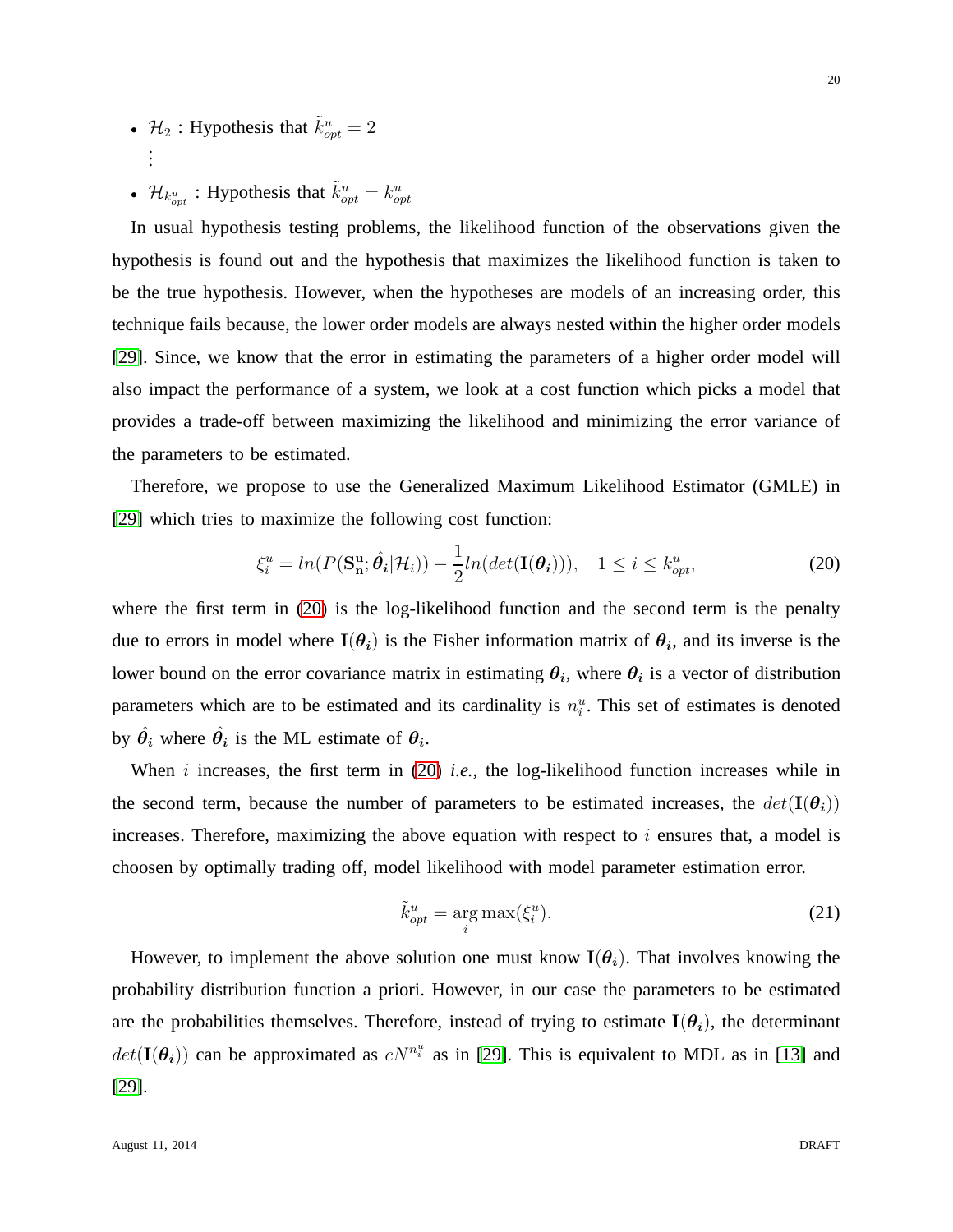$$
MDL_i^u = -ln(P(\mathbf{S_n^u}; \hat{\theta}_i | \mathcal{H}_i)) + \frac{n_i^u}{2}ln(N), \quad 1 \le i \le k_{opt}^u.
$$
 (22)

The optimal model is obtained as:

$$
\tilde{k}_{opt}^u = \underset{i}{\text{arg min}} (MDL_i^u). \tag{23}
$$

Another option is to use the AIC which is given follows:

$$
AIC_i^u = -2ln(P(\mathbf{S_n^u}; \hat{\theta}_i | \mathcal{H}_i)) + 2n_i^u, \quad 1 \le i \le k_{opt}^u.
$$

Here again the optimal model order is obtained as:

$$
\tilde{k}_{opt}^u = \underset{i}{\text{arg min}}(AIC_i^u). \tag{25}
$$

AIC is an efficient model order estimator, while, MDL is a consistent estimator [\[30\]](#page-29-15). However, both AIC and MDL assume that the number of observations is asymptotically large *i.e.*,  $n \gg n_i^u$ [\[30\]](#page-29-15), [\[31\]](#page-29-16).

However, we have only finite length data sequences, and  $n_i^u$  grows nearly exponentially in i. Therefore we use a sample corrected AIC *i.e.*,  $AIC_C$  which is given as follows [\[30\]](#page-29-15), [\[31\]](#page-29-16) :

$$
AIC_{Ci}^{u} = -2ln(P(\mathbf{S_{n}^{u}}; \hat{\theta}_{i}|\mathcal{H}_{i})) + 2n_{i}^{u} + \frac{2n_{i}^{u}(n_{i}^{u} - 1)}{N - n_{i}^{u} - 1}, \quad 1 \leq i \leq k_{opt}^{u}, \tag{26}
$$

$$
\tilde{k}_{opt}^u = \underset{i}{\text{arg min}}(AIC_{Ci}^u). \tag{27}
$$

The sample corrected AIC is derived in detailed in [\[32\]](#page-29-17). It can be seen that the sample corrected AIC tends to the asymptotic AIC as  $N \to \infty$ . Also, this criterion ensures that, one does not pick a higher order model initially when the sequence length is small.

Summarizing, we have proposed usage of finite sample model order determination methods to find the best model to be used in our PPM algorithm for predicting the sequence for a given user u. This is to be done for all user sequences as different sequences will have different complexity. In a system like LTE there are 28 MCS values that can occur. Therefore, to build a model of order i, it seems that one has to estimate nearly  $28<sup>i</sup>$  probabilities for all possible sequences. However, a user  $u$  will not see all the MCS indices, in the short time frame, that we look at for sequence prediction. For instance, a user that sees MCS index 1 corresponding to rate 0.15 cannot see MCS 28 corresponding to rate 5.55 within a time frame of few seconds or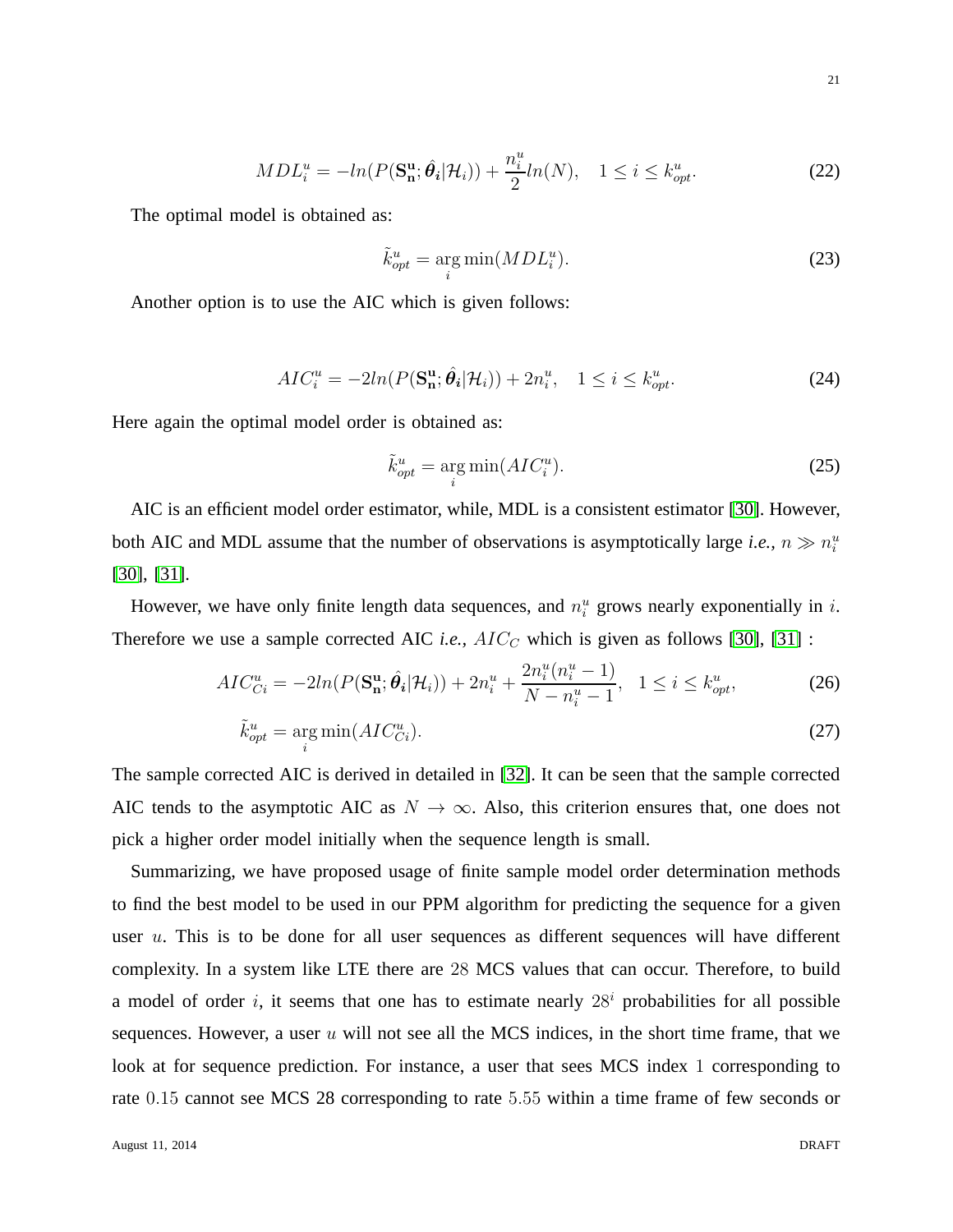even between two sleep cycles. It may be that, a user sees only  $m_u$  MCS indices. The value of  $m<sub>u</sub>$  is estimated from the frequency tree. For instance, consider the tree given in Section [III-A.](#page-8-0) Since the only values observed in the sequence S for building the tree was 22,24,27 the value of  $m_u$  will be estimated as 3. Thus for a given user u, finally the model order is estimated by minimizing the cost function given below.

$$
AIC_C(i^u) = -2ln(P(\mathbf{S_u^u}; \hat{\theta}_i|\mathcal{H}_i)) + 2(m_u - 1)(m_u)^{i-1} +
$$
  

$$
\frac{2(m_u - 1)(m_u)^{i-1}((m_u - 1)(m_u)^{i-1} - 1)}{N - (m_u - 1)(m_u)^{i-1} - 1} \quad 1 \le i \le k_{opt}^u,
$$
 (28)

and the optimal model order is given by:

<span id="page-21-1"></span><span id="page-21-0"></span>
$$
\tilde{k}_{opt}^u = \underset{i}{\text{arg min}} \, AIC_C(i^u). \tag{29}
$$

We have observed that when  $k_{opt}^u$  is 4,  $\tilde{k}_{opt}^u$  can vary from 1 to 4.

# V. PREDICTION ALGORITHMS USING THE ESTIMATED DISTRIBUTION

The model order obtained in the previous sections can be used in the PPM algorithm to fix the tree depth for prediction and the probabilities  $P(X_{n+\delta}^u | \mathbf{S}_n^u)$  can be calculated using the [\(1\)](#page-12-1)and [\(2\)](#page-12-0). We now propose two prediction algorithms.

### *A. MAP Estimator*

The Maximum A Posteriori (MAP) estimator is an estimator that maximizes the a posteriori probability of an event given the observations *i.e.,* it picks that value which is the most likely given that the past has been observed. The MAP estimator for MCS index given the sequence observed is as follows:

<span id="page-21-2"></span>
$$
\hat{X}_{n+1}^u = \underset{i}{\arg \max} P(X_{n+1}^u = i | X_n^u ... X_{n - \tilde{k}_{opt}}^u)
$$
\n(30)

where  $X_{n+1}^u$  is the next state which we want to predict and i s are the possible values taken by the MCS. This technique will result in maximum prediction accuracy. However, since it is optimized only for prediction accuracy, it treats all errors equally *i.e.,* estimating a rate higher than the the true rate is same as estimating a lower rate. However, in the rate prediction problem, if the predicted rate is lower than the true rate, the transmission at the predicted rate will still be a success at the cost of a loss in efficiency whereas, if the predicted rate is higher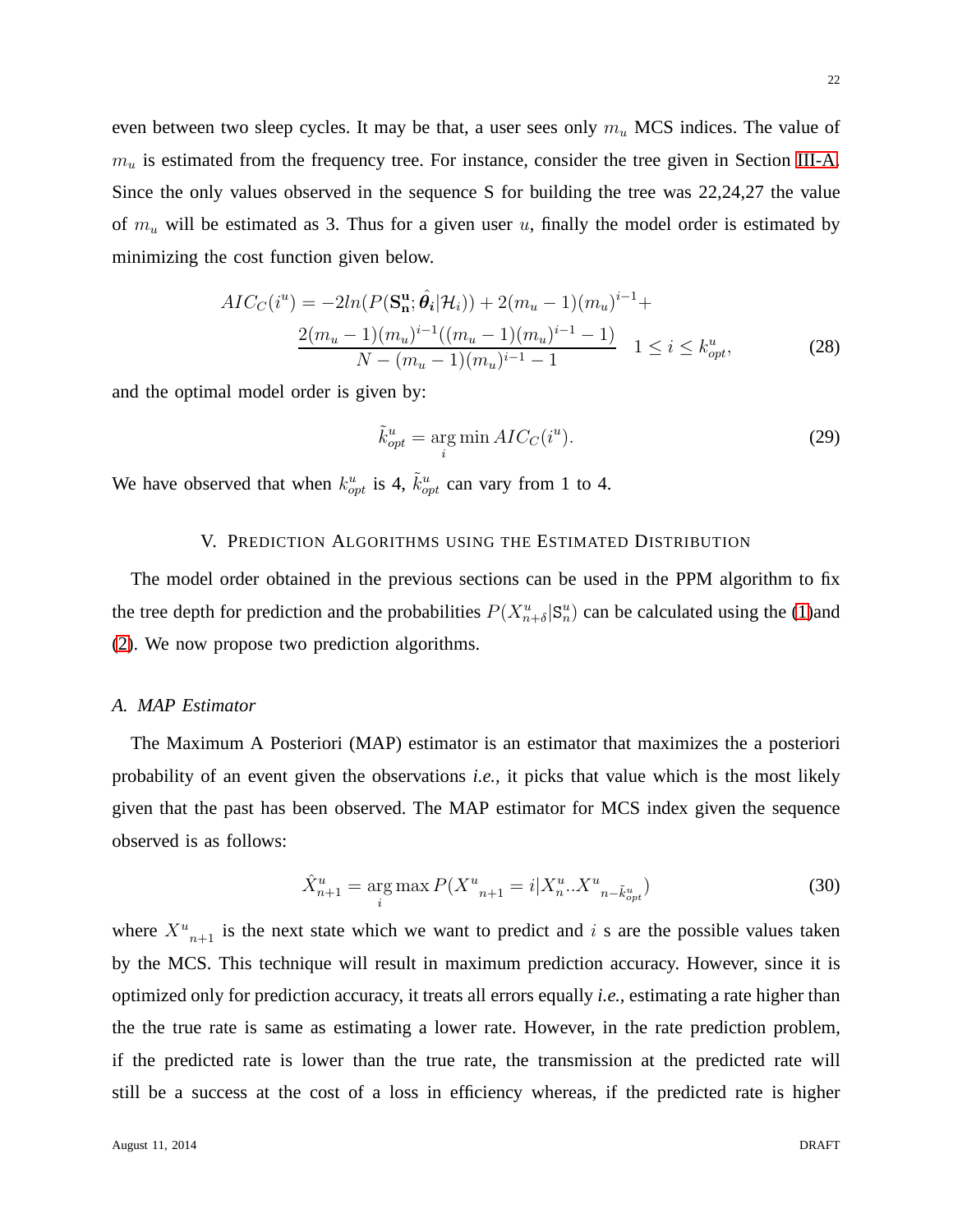23

it will result in a packet loss. The MAP estimator is oblivious to this effect and therefore, will not be throughput optimal despite its prediction optimality. For instance, given a sequence S, if there are 3 rates  $r_1 < r_2 < r_3$  which are possible future candidates with probabilities  $P(r_1) = 0.3, P(r_2) = 0.3, P(r_3) = 0.4$ , then the MAP estimator will pick  $r_3$ . Now, based on the observed data, there is approximately  $60\%$  probability that  $r_3$  was a wrong prediction resulting in packet loss. If the rates  $r_1, r_2$  comparable to  $r_3$ , one could have chosen the lower rates  $r_1$  or  $r<sub>2</sub>$ , thus decreasing the risk of packet loss. The next section proposes a method of predicting rate given the issues of packet loss and throughput efficiency.

#### <span id="page-22-0"></span>*B. Bayesian Risk based Estimator*

In this technique, a cost is assigned to the event of predicting a state and the state which has the minimum cost is picked. There are numerous ways of assigning the costs, and the cost assignment is done in order to enable the picking of the highest possible rate without resulting in failed transmission. The cost assignment used is as follows:

- If predicted rate is greater than the true rate then we lose the true rate and this is taken to be the cost of choosing the predicted rate.
- If predicted rate is less than the true rate the difference in rate is the cost of using the predicted rate.

The expected cost of transmitting at a rate  $r_j$  denoted by  $C_j$  is given by:

$$
C_j = \sum_{i=1}^{p} C_{ij} P(X_{n+1}^u = i | X_n^u ... X_{n - \tilde{k}_{opt}^u}^u)
$$

where

$$
C_{ij} = \begin{cases} r_i, & r_i < r_j \\ r_i - r_j, & r_i \ge r_j \end{cases} \tag{31}
$$

Here  $P(X^u_{n+1} = i | X^u_n ... X^u_{n - \tilde{k}^u_{opt}})$  is the probability of the system being in state i given that the sequence  $X_n^u...X_{n-\tilde{k}_{opt}^u}$  was observed, calculated using [\(1\)](#page-12-1),[\(2\)](#page-12-0). The predicted value of  $X_{n+1}^u$  is given by minimizing the expected cost  $C_j$ .

<span id="page-22-1"></span>
$$
\hat{X}_{n+1}^u = \underset{j}{\text{arg min}} \, C_j \tag{32}
$$

It is apparent that this cost function is designed to minimize the loss in rate *i.e.,* when a rate which is lower than the true rate is picked the packet transmission will be successful but there is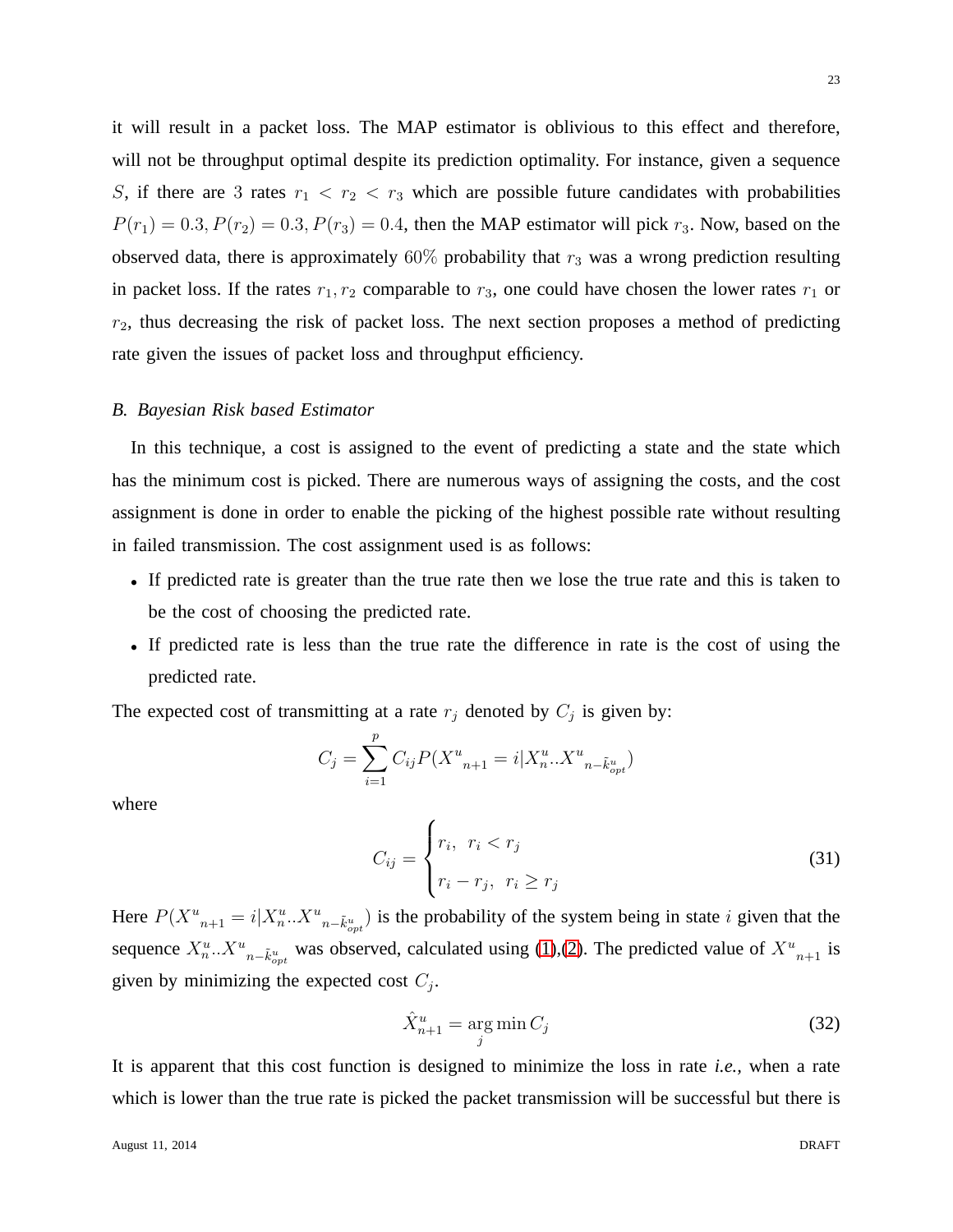an obvious loss in efficiency and this loss is the cost incurred. On the other hand, if a higher rate is picked then there is a packet loss and we lose the true rate that we could have got, entirely. This biases the predictor to pick lower values than the MAP predictor, thus leading to a lower packet loss.

# VI. SIMULATIONS, RESULTS AND INFERENCE

Two cases of loading are considered i.e. a) Partial Loading,<sup>[6](#page-23-0)</sup> b) Full Loading. For both these cases, we use the MCS sequences over 5000 sub-frames obtained from the full System Simulator as discussed earlier, for 210 users. This results in 210 sequences - one for each user, of length 1000, since, CQI feedback happens only once in every 5 sub-frames as discussed.

We also analyzed the MCS sequences generated for each UE in order to understand the behaviour of the sequences, in the case of partial and full loading. From the sequences  $X^u$ we generated an absolute difference sequence by computing  $|X_{n+\delta}^u - X_n^u|$  for all n and studied the statistics of this new sequence for all UEs. For each user this sequence can indicate the extent of variability of the MCS value at n and  $n + \delta$ . It was found that 35% of the users exhibited variations greater than 3 between adjacent values  $(X_{n+\delta}^u = X_n^u \pm 3)$  for at east 200 times in a 1000 length sequence for partial loading, while only 5% of users under full loading had  $(X_{n+\delta}^u = X_n^u \pm 3)$  for more than 50 times in a 1000 length sequence. For example, an MCS value of 15 could change to 12 or 18 before the next feedback, i.e., from a bits per symbol rate of 1.96 one will go down to 1.33. Similarly 20% of the users had variations greater than 4 between adjacent values ( $X_{n+\delta}^u = X_n^u \pm 4$ ) for atleast 200 times in a 1000 length sequence for partial loading while there was not a single user with more than 25 such events in full loading. All of this points to a high degree of variability in the MCS sequence for partial loading. Hence outdated MCS seems to be a critical issue in partial loading.

For each user sequence  $X^u_{1}$ ,  $X^u_{2}$ ,  $X^u_{1000}$ , the following prediction procedure is implemented on the system simulator

1) We build frequency trees upto depth  $m$ , which are updated as and when the sequence arrives. We choose  $m = 5$  since we are looking only at a sequence of length thousand  $7$ .

<span id="page-23-0"></span><sup>&</sup>lt;sup>6</sup>For more details on partial loading refer to the Section [II](#page-5-1)

<span id="page-23-1"></span><sup>&</sup>lt;sup>7</sup>We have restricted the sequence length to 1000 due to a) the presence of UE sleep cycle and, b) assumption of stationarity of sequence may not hold over a long sequence length.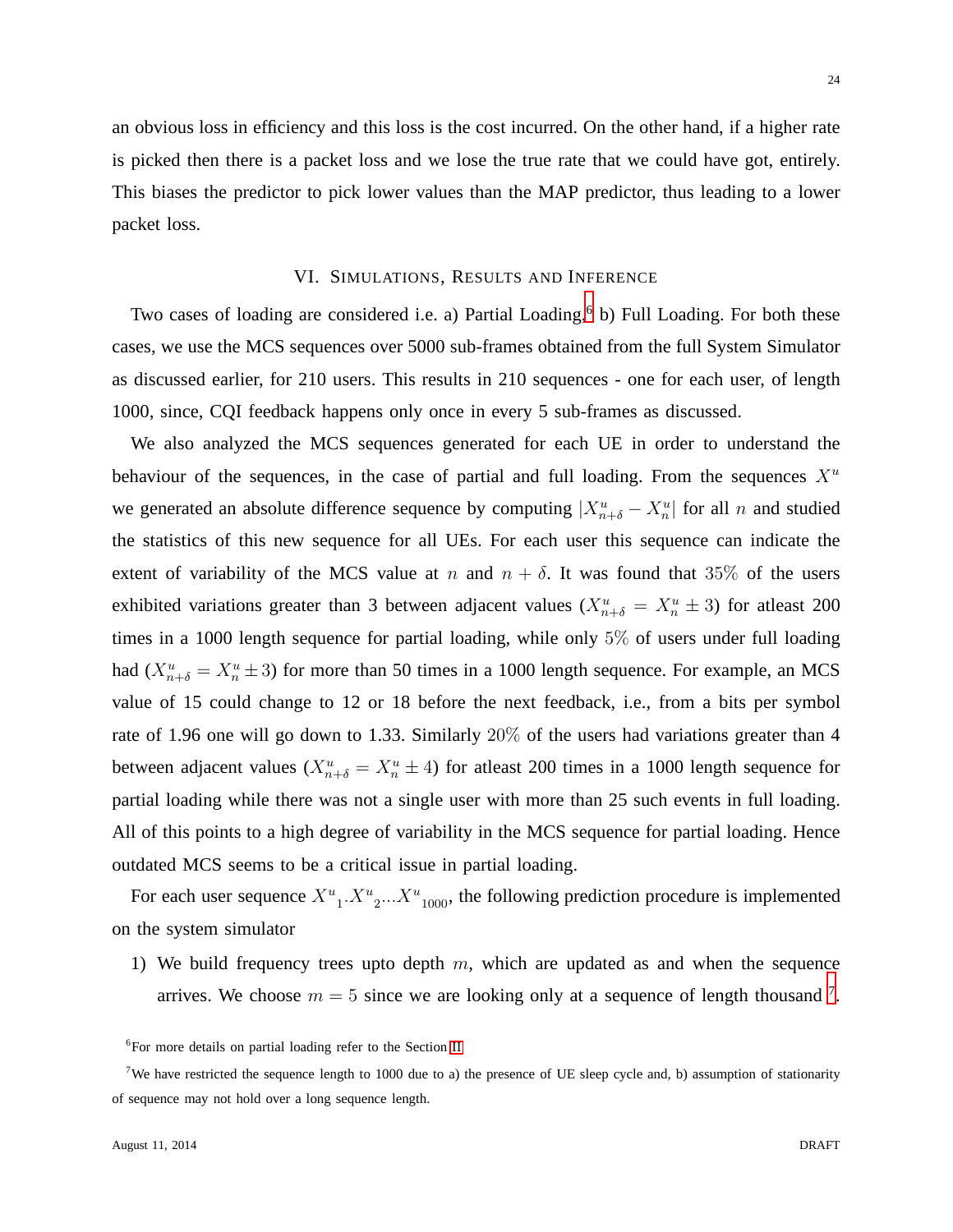This can be increased to  $m = 8$  or higher, if one has access to longer sequences.

- 2) Then, using the frequency trees the probabilities  $P(X_n^u | X^u{}_{n-1} ... X^u{}_{n-k})$  are calculated as discussed earlier using [\(1\)](#page-12-1),[\(2\)](#page-12-0) with  $k = 1...4$ .
- 3)  $I_{pred}(k)$  is then calculated online *i.e.*, as each value is received, we use the probabilities obtained in Step 2 in [\(9\)](#page-15-1), to compute the empirical value of  $I_{pred}(k)$  using the probabilities and sequences seen so far. At time *n* the sequence  $X^u{}_{n-1}$ .  $X^u{}_{n-k}$  is used to calculate  $P(X_n^u | X_{n-1}^u ... X_{n-k}^u)$  and these probabilities are used as follows to find the instantaneous predictive information of the sequence:

$$
I_{pred}(k,n) = log(p) - \sum_{X_n^u=1}^{p} P(X_n^u | X_{n-1}^u ... X_{n-k}^u) log(P(X_n^u | X_{n-1}^u ... X_{n-k}^u))
$$
 (33)

This value of  $I_{pred}(k, n)$  is then empirically averaged over n, to get the current online estimate of  $I_{pred}(k)$  as follows:

$$
I_{pred}(k) = \frac{1}{n} \sum_{i=1}^{n} I_{pred}(k, i)
$$

- 4) From the  $I_{pred}(k)$  obtained in Step 3, using [\(19\)](#page-17-1) which is the learning curve based stopping criterion, the value of  $k_{opt}^u$  is found for each user once the sequence length reaches 100, and this step is repeated once in every 100 values<sup>[8](#page-24-0)</sup> of the sequence i.e.  $n = 200, 300$  and so on. It will take time to build a reasonably informative frequency tree for prediction. Hence, till the sequence length reaches 100 we do prediction using a simple Markov model i.e., we do not wait for a training period before starting prediction.
- 5) Using  $k_{opt}^u$  as an upper bound on the model order, the optimal model order when the distribution is unknown  $\tilde{k}_{opt}^u$ , is found out using [\(28\)](#page-21-0), [\(29\)](#page-21-1) once the sequence length reaches 100 ,and this is also repeated once in every 100 values of the sequence.
- 6) Then the tree is virtually truncated at depth  $\tilde{k}_{opt}^u + 1$ .
- 7) This tree is used to find the probabilities  $P(X_n^u | X^u{}_{n-1} ... X^u{}_{n-\tilde{k}^u_{opt}})$  which are now used in the prediction algorithm.
- 8) These probabilities  $P(X_n^u | X_{n-1}^u ... X_{n-\tilde{k}_{opt}^u})$  obtained from Step 7) are used for prediction. We compare this with probabilities obtained from a virtually truncated tree of fixed depth 4. The tree of fixed depth 4 gives us the probabilities  $P(X_n^u | X_{n-1}^u, X_{n-2}^u, X_{n-3}^u)$ . The

25

<span id="page-24-0"></span><sup>&</sup>lt;sup>8</sup>The sequence should be of a sufficient length to get a reasonable average.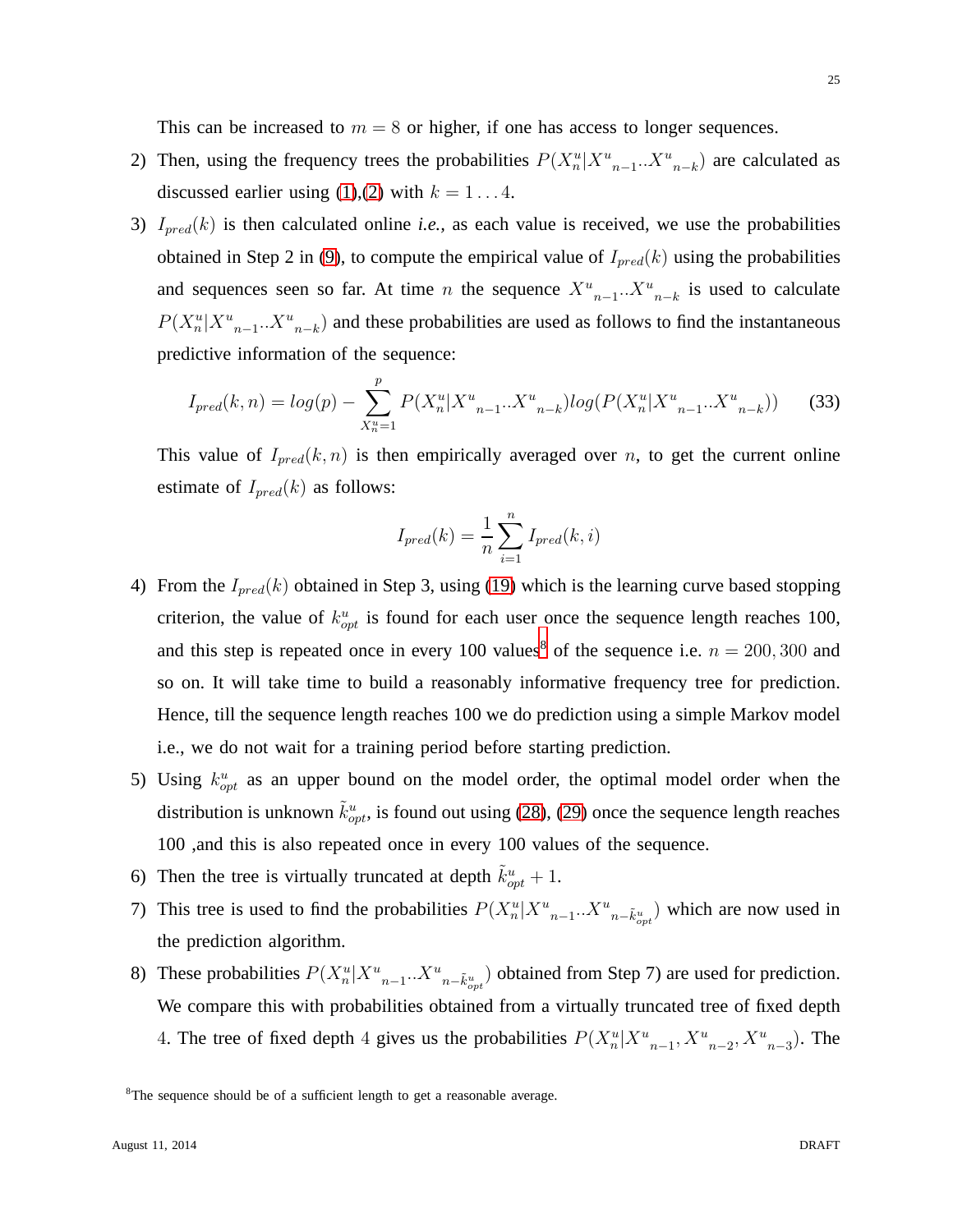predictors using  $P(X_n^u | X^u{}_{n-1} ... X^u{}_{n-\tilde{k}^u_{opt}})$  and  $P(X_n^u | X^u{}_{n-1}, X^u{}_{n-2}, X^u{}_{n-3})$  are henceforth referred to as Variable Order (VO) predictors and Fixed Markov (FM) predictors respectively.

We use the probabilities computed using PPM with VO and FM in the MAP predictor in [\(30\)](#page-21-2) and in the Bayesian Risk Mimimizer (BRM) presented in Section [V-B](#page-22-0) in [\(32\)](#page-22-1) and compare the performance of the four schemes namely, FM-MAP, FM-BRM, VO-MAP and VO-BRM. In [\[7\]](#page-28-4) nine techniques are proposed for prediction and out of those the median technique where the median of previous  $n$  CQI values is taken, performs best for vehicular users. Since we have Doppler see Table [II](#page-7-0) and partial loading, we compare our schemes with the median technique in [\[7\]](#page-28-4). A naive algorithm with no prediction *i.e.,* when the previous value is used as it is, is also compared with the above given techniques.

We compare the various schemes based on the following metrics:

• Packet loss fraction  $(P_{loss}^u)$ : We compute the packet loss fraction for each user and it is given by:

$$
P_{loss}^u = \frac{\sum_{n=1}^P \mathbf{1}(\hat{X}_n^u > X_n^u)}{P}
$$
 (34)

where  $P$  is the total number of packets transmitted. Packet loss occurs whenever the predicted MCS is greater than the actual MCS .

• Rate Efficiency Percentage( $r_{eff}^u$ ): The rate obtained due to the a specific prediction scheme is compared with the rate obtained if there was ideal prediction and  $r_{eff}^u$  for each user is :

$$
r_{eff}^{u} = \begin{cases} \frac{Rate_{current scheme}}{Rate_{ideal}}, & Rate_{current scheme} \le Rate_{ideal} \\ 0, & Rate_{current scheme} > Rate_{ideal} \end{cases}
$$
 (35)

It is well known that one can reduce packet loss by reducing the MCS and transmitting at increasingly conservative rates. However, our schemes reduce the packet loss and at the same time improve rate efficiency, since they exploit the fact that one can learn/predict current MCS value by analyzing the complexity of the MCS sequence. Moreover, since MCS sequences of different UEs have varying complexities, we use independent learning mechanisms for each UE.

Since there are 210 users, for both partial and full loading, the empirical Cumulative Distribution Function (CDFs) are plotted for all the above mentioned metrics and these are discussed in detail. The packet loss fraction CDF under partial loading, is compared in Fig. [3a](#page-26-0) and here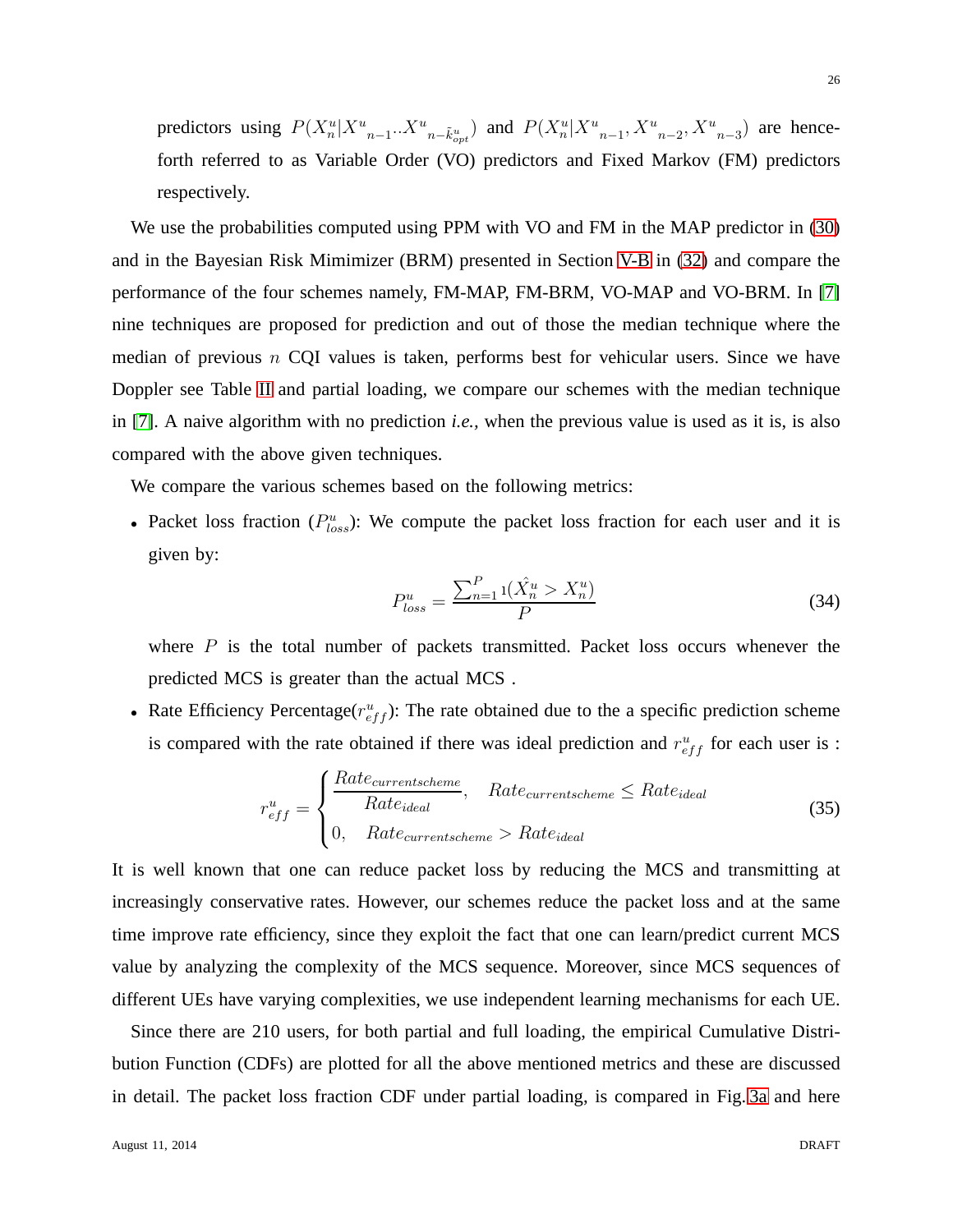<span id="page-26-0"></span>

<span id="page-26-2"></span>Fig. 3: Packet Loss Fraction CDFs

it can be seen that the BRM predictors significantly outperform all other methods by having the lowest percentage of failed transmissions.When the VO-BRM method is used, 90% of the users have less than 6.3% packet loss, while when FM-BRM is used the corresponding packet loss is 7.6%. In comparison the VO-MAP, FM-MAP, Median and No Prediction have only 35%,  $30\%$ ,  $22\%$  and  $20\%$  users with packet loss rate less than 7.6%. At the 50-percentile point  $9$  in the packet loss distribution, VO-BRM at 2.8% packet loss, outperforms the FM-BRM by 20% and the VO-MAP and FM-MAP schemes by more than 200% and 250% respectively, median scheme proposed in [\[7\]](#page-28-4) by 400% and the no prediction scheme by nearly 450%. This gain in packet loss performance is achieved with no loss in rate.

The rate efficiency CDF under partial loading is compared in Fig. [4a](#page-27-0) and here again it can be seen that the BRM outperforms all other methods by having the highest rate efficiency. Here, VO-BRM has 76% users achieving a rate efficiency of 90% or higher, while FM-BRM had only 69% users with this criteria. This implies that while 160 users achieve a high rate efficiency using VO-BRM, only 146 users achieve the same using FM-BRM. The corresponding percentage of users with that rate efficiency were 38%, 35%,26% and 23% for VO-MAP, FM-MAP, median technique and scheme without prediction respectively.

When we look at full loading performance graphs in Fig. [3b](#page-26-2) and Fig. [4b](#page-27-1) we can see that

<span id="page-26-1"></span> $9^9$ corresponds to packet loss seen by at least 50% of the users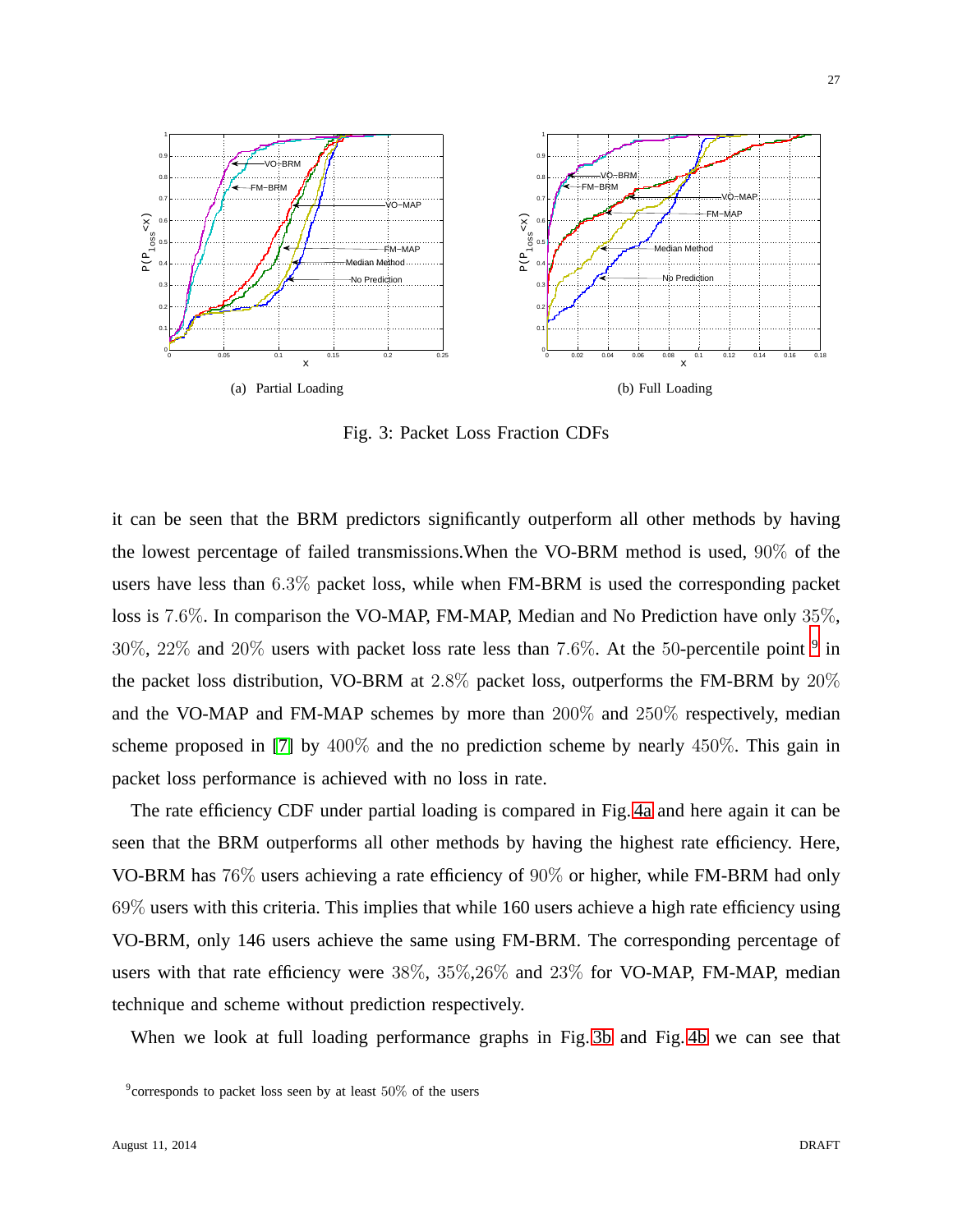<span id="page-27-0"></span>

<span id="page-27-1"></span>Fig. 4: Rate Efficiency CDFs

the trends of MAP versus BRM are similar *i.e.,* BRM is way better than MAP in packet loss percentage and in rate efficiency. There is a cross-over between the MAP and no prediction CDFs in packet loss percentage as seen in Fig. [3b.](#page-26-2) This is because of the behavior of the MAP predictor where all errors are treated equal. Especially, when MAP predicts an MCS that is higher than the previous fed-back value and it is also higher than the true value, a packet loss occurs. Therefore, for some users the no prediction scheme performs better than MAP prediction. This effect is seen in the full loading scenario because, the MCS variation itself is likely to be more gradual and even without prediction, sometimes the fed-back MCS works better than a predicted MCS. However, on an average the MAP is better than not predicting and BRM is far better than both.However, when one compares FM to VO, it can be seen that, there is little to choose between them across all the performance metrics considered under full loading. This implies that partial loading requires us to adapt the model order, while, full loading performance may not require us to adapt the model order. Since all practical systems see partial loading, either due to traffic or due to sub-frame blanking, VO based methods are required to fully exploit the advantages of rate adaptation.

# VII. CONCLUSIONS

The effect of outdated MCS in the presence of partial loading was investigated. Discrete sequence prediction algorithms such as PPM were proposed for MCS prediction. The optimal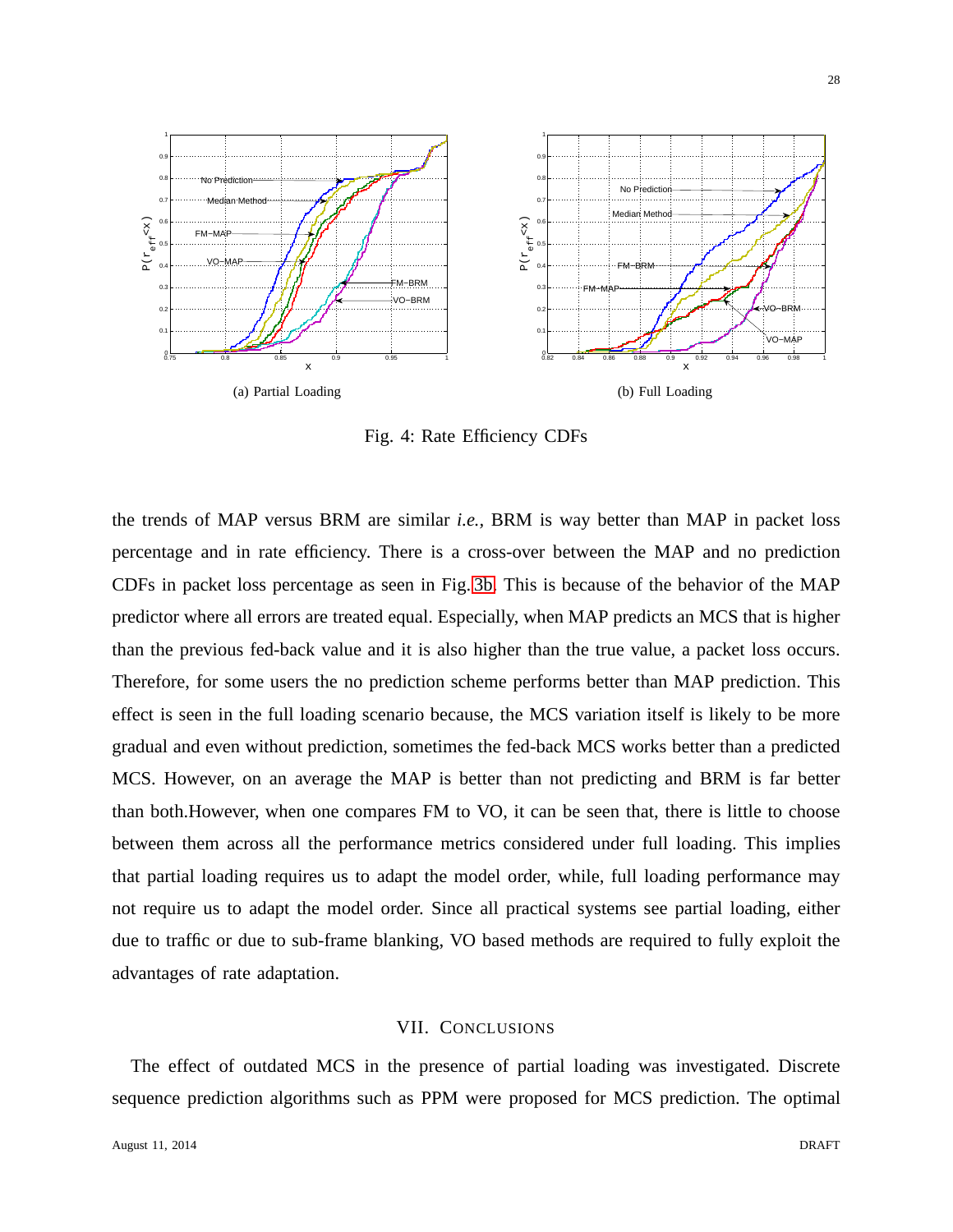tree depth that one needs to traverse for prediction using PPM was cast as a model order problem. Techniques such as MDL, AIC and Corrected AIC were proposed to estimate the model order of the sequence for each user with the sequence complexity analysis providing an upper bound on the model order. Finally, the MAP and Bayesian Risk minimization based rate predictors were proposed and implemented for MCS prediction. Simulation results indicates that, using different model order for different users, gives substantial system level gains over assuming a fixed model order for all users. The gains due to adapting the model order, were found to be substantial in partially loaded systems. Furthermore, the proposed Bayesian Risk Minimization predictor, significantly outperforms the MAP based predictor.

#### **REFERENCES**

- <span id="page-28-1"></span><span id="page-28-0"></span>[1] S. Sesia, I. Toufik, and M. Baker, *LTE: The UMTS long term evolution*. Wiley Online Library, 2009.
- <span id="page-28-2"></span>[2] D. Martin-Sacristan, J. F. Monserrat, J. Gozalvez, and N. Cardona, "Effect of Channel-Quality Indicator Delay on HSDPA Performance," in *IEEE 65th Vehicular Technology Conference,*. IEEE, Apr. 2007, pp. 804–808.
- <span id="page-28-3"></span>[3] A. Kuhne and A. Klein, "Throughput analysis of multi-user OFDMA-systems using imperfect CQI feedback and diversity techniques," *IEEE Journal on Selected Areas in Communications,* , vol. 26, no. 8, pp. 1440–1450, 2008.
- <span id="page-28-8"></span>[4] H. Dai, Y. Wang, C. Shi, and W. Zhang, "The Evaluation of CQI Delay Compensation Schemes Based on Jakes' Model and ITU Scenarios," in *Vehicular Technology Conference (VTC Fall),*, Sept. 2012, pp. 1–5.
- <span id="page-28-7"></span>[5] T. Cui, F. Lu, V. Sethuraman, A. Goteti, S. Rao, and P. Subrahmanya, "First Order Adaptive IIR Filter for CQI Prediction in HSDPA," in *Wireless Communications and Networking Conference (WCNC),* , Apr. 2010, pp. 1–5.
- <span id="page-28-4"></span>[6] R.A.Akl, S.Valentin, G.Wunder, and S.Stanczak, , "Compensating for CQI aging by channel prediction: The LTE downlink," in *Global Communications Conference (GLOBECOM),*, Dec 2012, pp. 4821–4827.
- <span id="page-28-5"></span>[7] D. Martin-Sacristan, and J.F.Monserrat, and D.Calabuig, and N.Cardona, , "HSDPA Link Adaptation Improvement Based on Node-B CQI Processing," in *4th International Symposium on Wireless Communication Systems,* , Oct. 2007, pp. 597–601.
- <span id="page-28-6"></span>[8] Al-Rawi, M. and Huschke, J. and Sedra, M., "Dynamic Protected-Subframe Density Configuration in LTE Heterogeneous Networks," in *21st International Conference on Computer Communications and Networks (ICCCN)* , Jul. 2012, pp. 1–6.
- <span id="page-28-9"></span>[9] D. Lopez-Perez, I. Guvenc, G. De La Roche, M. Kountouris, T. Q. Quek, and J. Zhang, "Enhanced intercell interference coordination challenges in heterogeneous networks," *Wireless Communications, IEEE*, vol. 18, no. 3, pp. 22–30, 2011.
- <span id="page-28-10"></span>[10] H.Holma and A.Toskala, *LTE for UMTS-OFDMA and SC-FDMA based radio access*. John Wiley & Sons, 2009.
- <span id="page-28-11"></span>[11] K. Gopalratnam and D. J. Cook, "Online sequential prediction via incremental parsing: The Active LeZi algorithm," *IEEE Intelligent Systems*, vol. 22, no. 1, pp. 52–58, 2007.
- <span id="page-28-12"></span>[12] D. Katsaros and Y. Manolopoulos, "Prediction in wireless networks by Markov chains," *IEEE Wireless Communications*, vol. 16, no. 2, pp. 56–64, 2009.
- <span id="page-28-13"></span>[13] J. Rissanen, "Modeling by Shortest Data Description," *Automatica*, vol. 14, no. 5, pp. 465–471, 1978.
- [14] W. Bialek, I. Nemenman, and N. Tishby, "Predictability, complexity, and learning," *Neural Computation*, vol. 13, no. 11, pp. 2409–2463, 2001.